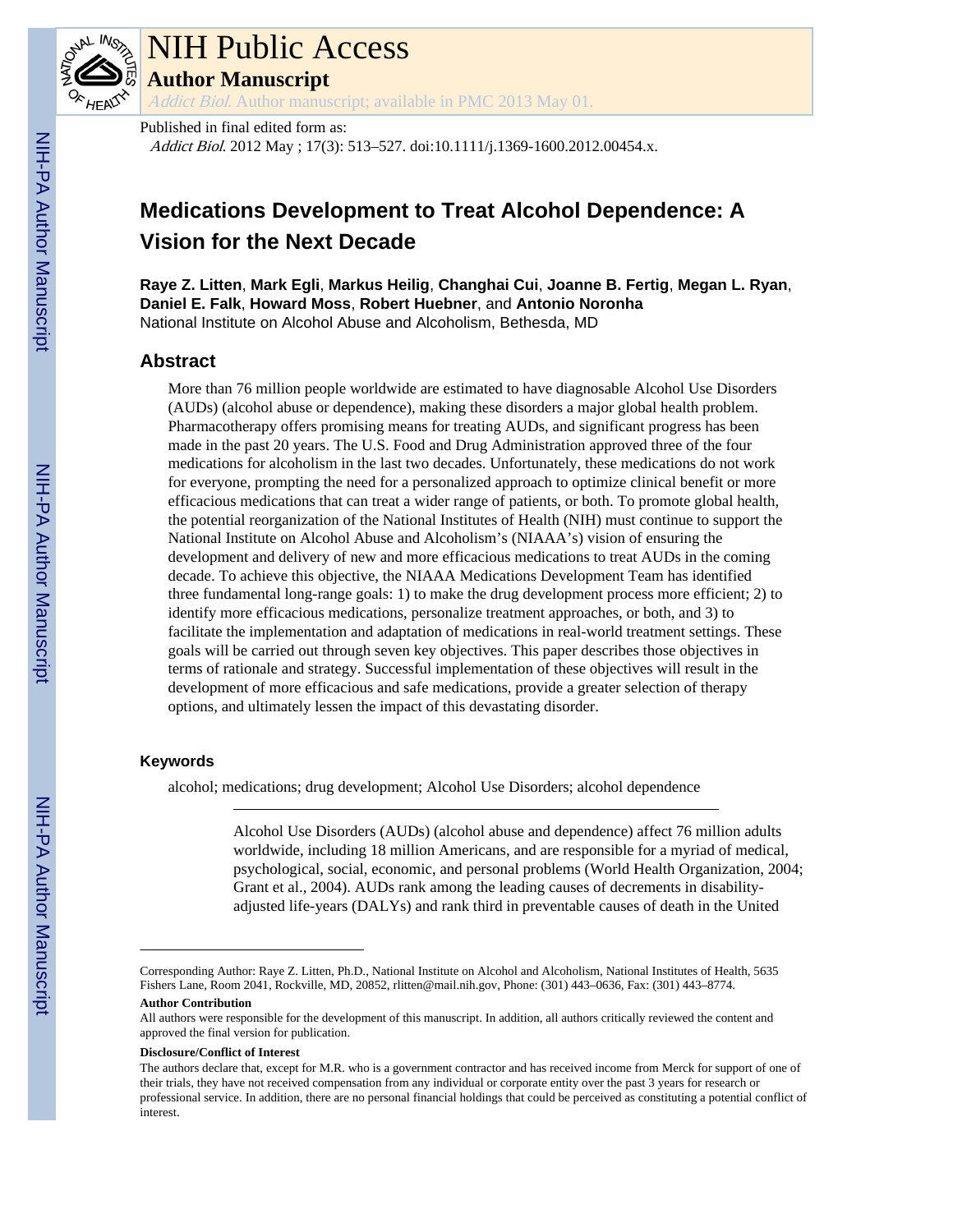States (Mokdad et al., 2004; Michaud et al, 2006). Tragically, more than 2.5 million individuals including 75,000 Americans die each year from alcohol-related events. The U.S. healthcare costs associated with AUDs are approximately 30 billion dollars annually, and the total economic cost to society is a staggering 235 billion dollars each year (Rehm et al., 2009).

AUDs are heterogeneous, complex disorders. They result from an interaction of genetic and environmental factors that differ from one drinker to another to produce a variety of phenotypes. Because of this great variability, it is unlikely that any single treatment intervention will be effective for all individuals with AUDs. Fortunately, during the past 20 years significant advances have been made. Currently, there are four medications approved by the U.S. Food and Drug Administration (FDA) to treat alcohol dependence: disulfiram, oral naltrexone, acamprosate, and a long-acting injectable naltrexone (O'Malley and O'Connor, 2011; Johnson, 2008; Litten et al., 2005). Unlike disulfiram, which causes an unpleasant aversive reaction when drinking, the medications approved most recently, naltrexone and acamprosate, appear to act by reducing craving or urge to drink (Litten et al., 2005). In addition to these medications, in a recent multi-site trial, topiramate, an FDAapproved medication for the treatment of epilepsy, has shown robust findings in reducing drinking in alcohol dependent patients (Johnson et al., 2007). Still, these medications do not work for everyone. Effect sizes generally are small and approximate those found in other psychiatric medications, such as antidepressants (Turner et al., 2008). The heterogeneity and behavioral complexities associated with alcohol dependence negate a simplistic one-sizefits-all approach to alcoholism treatment and therefore also to the development of medications for this complex disorder. Additional research is vital to develop more efficacious and safe alcohol medications. Similar to the paradigm used by physicians to treat depression, an arsenal of medication choices is optimal for the effective treatment of this heterogeneous disorder.

Although four medications have now been approved by the FDA for alcohol dependence, the process of drug development continues to be a challenge. For medications in general, the path to market for a successful candidate is long, costly, and inefficient. The average time to move a compound from discovery to market in the United States is 13.5 years (Paul et al., 2010; Munos, 2009). More than half of this time is spent after the Investigational New Drug (IND) paperwork has been filed. The process is also expensive, with costs averaging 1.8 billion dollars from discovery to launch (Paul et al., 2010; Munos, 2009). Finally, the probability of success is low—only 1 out of every 10,000 compounds screened will successfully make it into the pharmaceutical market. This high failure rate is a significant contributor to the high cost of drug development.

For central nervous system (CNS) compounds, clinical development has become even more challenging. It takes about 18 years to move a candidate compound in this category from discovery to market, 4.5 years longer than the average therapeutic compound (Kaitin and Milne, 2011). Furthermore, only 8 percent of new CNS compounds entering Phase 1 will reach the marketplace (Miller, 2010; Hurko and Ryan, 2005). Only 46 percent of CNS candidates succeeded in pivotal Phase 3 trials compared with 66 percent, on average, for all compounds (Kaitin and Milne, 2011). It is difficult to evaluate the drug development process of alcohol medications since the vast majority of compounds evaluated for alcohol treatment have been developed originally for other medical indications. Surprisingly, despite significant advances in the scientific discovery of new targets for medications, the likelihood of reaching FDA approval is no better now than it was 20 years ago (Miller, 2010). The FDA recently issued several white papers to address ways to increase the efficiency of the drug development process, including strategies to develop better evaluation tools as well as to streamline clinical trials (FDA, 2004 and 2006a).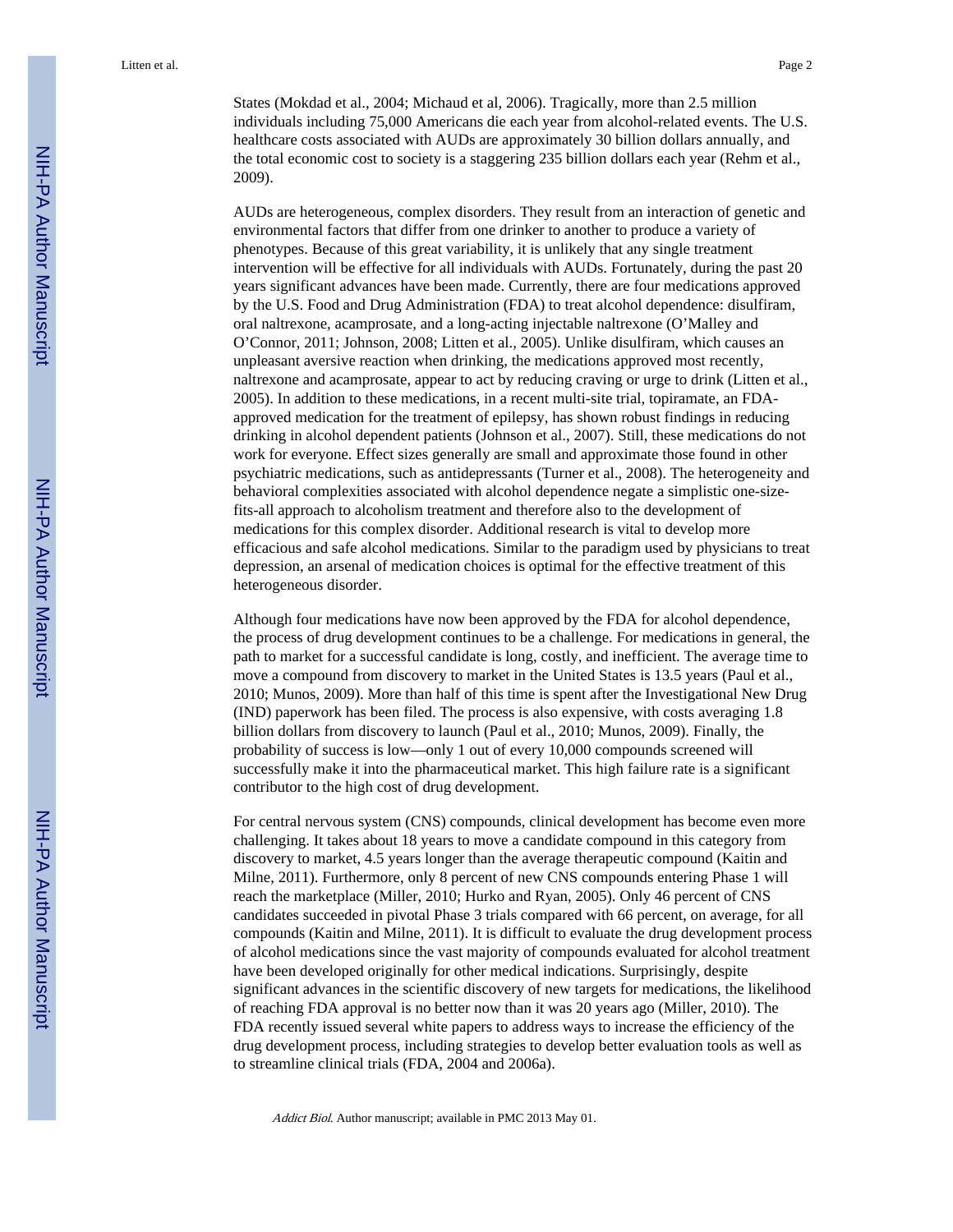To counter these problems in drug development, the NIAAA Medications Development Team has identified three long-term goals that will be crucial for moving research forward during the next 10 years. Those goals include 1) developing approaches to make the development of alcohol dependence medications more efficient—faster, more predictable, and less expensive; for example, by addressing the lengthy development of CNS compounds versus non-CNS compounds (Kaitin and Milne, 2011); 2) developing strategies to increase the effect size of candidate compounds in alcohol dependence clinical trials. Most of the multi-site trials for experimental medications have shown either no effect or a small effect (Johnson, 2008; Litten et al., 2005). Phase 3 trials are less likely to be funded when only small effect sizes are observed in proof-of-concept trials; and 3) facilitating the use of alcohol medications in real-world clinical practice. Currently, only 10 to 13 percent of patients with AUDs are routinely prescribed alcohol medications (Mark et al., 2009; McLellan, 2007). To accomplish these goals, seven key objectives have been identified: 1) to discover and validate new molecular targets for the treatment of alcohol dependence. This effort holds the promise of identifying novel therapeutics as well as more favorable sideeffect profiles; 2) to develop and implement animal and human laboratory paradigms as screening models for drug development; 3) to bridge the often-discussed gaps in the drug development process (referred to as the "Valley of Death") through a fully translational therapeutics development program; 4) to develop methodological approaches for conducting alcohol dependence clinical trials that are more efficient, both in terms of their economic and time costs; 5) to advance personalized medicine in the pursuit of new compounds, as a means of increasing the effect size in adequately selected patients; 6) to identify and remove barriers to the implementation and adoption of alcohol medications in real-world treatment settings; and 7) to facilitate the development of collaborative networks and partnerships among pertinent stakeholders seeking new therapeutics for addictive disorders, such as the Federal government, the pharmaceutical industry, academia, healthcare organizations, as well as patient and advocacy groups. Carrying out the first five objectives will help accomplish our first long-range goal of making the drug development process more efficient. Objectives 1, 4, and 5 likely will improve the signal detection problem in alcohol clinical trials, whereas objective 6 will facilitate the implementation and adoption of medication use. Finally, objective 7 will be essential in carrying out all three long-range goals. Each of these objectives is discussed in detail below in terms of rationale and corresponding strategy. While the purpose of this paper is to articulate these objectives, we acknowledge that this is not a comprehensive or critical review of the field.

### **Objective #1: Identify and Validate New Molecular Targets for the Treatment of Alcohol Use Disorders**

A fundamental goal of medications development is to identify therapeutic targets and effective compounds. Research during the past three decades has enriched our understanding of biological mechanisms underlying alcohol dependence. In the late 1980's, targets for drug development mainly were limited to serotonergic and dopaminergic neurotransmitter systems (Litten and Allen, 1991; Gorelick, 1989). Work over the subsequent 20 years, however, revealed that various neurotransmitter systems, neuromodulators, and intracellular signaling pathways have a role in alcohol dependence. Some of these targets have been validated, either in preclinical and/or clinical studies, as potential therapeutic targets for the treatment of alcohol dependence (Table 1).

Additional research is needed to identify targets that will produce more effective compounds with minimal side-effects. A better understanding of the biological mechanisms, including the different components underlying alcohol dependence, is vital. These components consist of reward, negative affect, stress, craving, incentive salience, impulsivity, compulsivity, habituation, executive function, and cognitive function (Redish et al., 2008; Koob and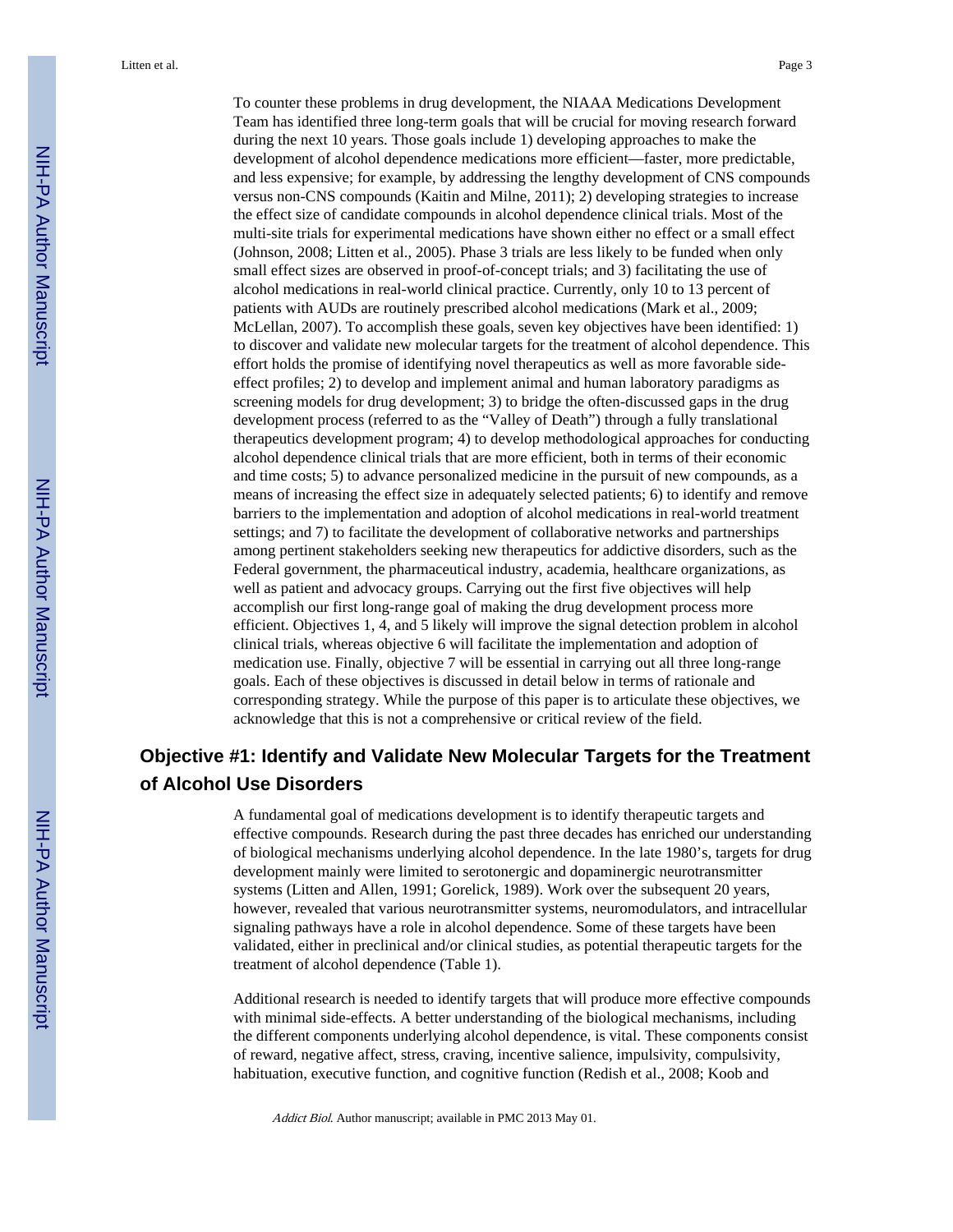Volkow, 2009; George and Koob, 2010). Alcohol acts on systems in the brain, and causes adaptive changes in neurocircuitry, which contribute to the development of alcohol dependence (Redish et al., 2008; Koob and Volkow, 2009; George and Koob, 2010). The pathophysiology of alcoholism involves adaptations in a variety of ion channels, neurotransmitters, neuropeptides, and intracellular signaling systems (Johnson, 2008; Koob and Volkow, 2009; Spanagel, 2009; Johnson, 2008; Koob and Bloom, 1988). The efficacies of medications are influenced not only by actions on the targets but also by the modulatory systems. Finally, the pathophysiology of alcohol dependence will differ between and among individuals as a function of their pre-existing genetic vulnerabilities, their exposure to environmental risk factors, and during the progression of alcoholism.

The biological complexity of alcohol dependence suggests that focusing on a single target will not adequately address the clinical problem. It may prove necessary to target combinations of systems simultaneously, either through combined pharmacotherapy, or using compounds that act on multiple targets Johnson, 2008; Roth et al., 2004; Johnson et al., 2003). The rational for designing a combined pharmacology strategy faces considerable preclinical challenges, particularly with regard to the identification of the right combination of targets (Hopkins, 2008). The effectiveness of this approach in the treatment of other diseases, however, indicates its potential application in alcohol medication development. An empirically informed approach to this task hinges on the breakdown of the complex phenotype of clinical "alcoholism" into biologically defined intermediate component traits that may be found in varying combinations in different patients.

Exploring genetic and environmental factors involved in the pathophysiology of alcoholism, as well as the interactions between them, may aid the discovery of novel targets for medications development. A mechanistic understanding of addictive processes requires studies at multiple levels of complexity, from genes, transcriptional/translational processes, proteins, intracellular pathways, cellular connections, and circuits, to behavior. Understanding genes to behavioral pathways requires interdisciplinary studies. Ultimately, this will lead to a better understanding of alcohol dependence (Kendler, 2005). Often the serendipitous discovery of effective medications provides a better understanding of disease pathophysiology in general, regardless of how those new targets were identified. Moreover, because of the high prevalence of psychiatric/substance abuse comorbidity, identifying neural systems involved in comorbid disorders (Haber and Rauch, 2010 ; Insel, 2010) and their relationship to those associated with alcohol addiction may yield additional targets, which could be especially important for alcohol dependent patients with psychiatric comorbidity.

Exploring different components of alcohol dependence and the corresponding individual vulnerabilities to these components also could lead to different clinical profiles of dependent patients. This differentiation among the dependent patient clinical profiles will assist in developing specific treatment strategies, both with regard to pharmacological and nonpharmacological interventions within each component of alcohol dependence. Targeting medications to the specific additive components will, most likely, advance personalized medicine, an objective discussed in detail below.

## **Objective #2: Developing and Implementing Screening Models Using Animal and Human Laboratory Paradigms**

Many animal and human laboratory paradigms are used to study different facets of alcohol dependence (Crabbe et al., 2010; Heilig et al., 2010; Leeman et al., 2010; Stephens et al., 2010; Koob et al., 2009; Mason et al., 2008; Egli, 2005; Anton et al., 2004; O'Malley et al. 2002). These models also are used for evaluating medications with the ultimate aim of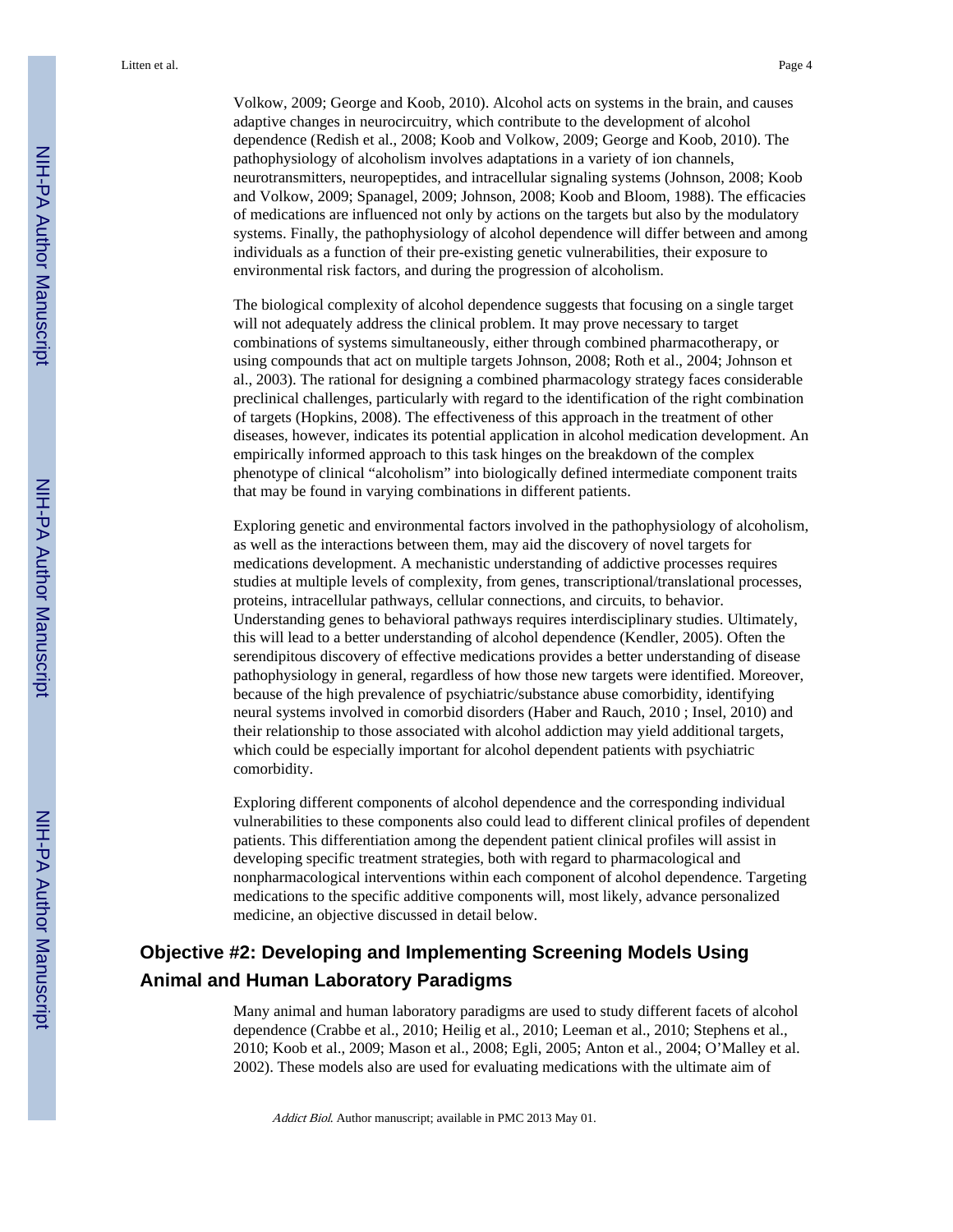informing decisions to carry out clinical trials (Egli, 2005, Koob et al. 2009). To gauge the predictive value of animal and human laboratory models, medications which have been evaluated clinically should also be tested in preclinical animal and human laboratory models (Koob et al. 2009; Mello, 1992; Johnson et al., 2005). The subsequent concordance between preclinical models and clinical studies reveals the extent to which the preclinical data may predict clinical outcomes. This strategy includes testing FDA approved medications for alcohol dependence, as well as medications such as baclofen, ondansetron, and topiramate, which have been extensively evaluated in clinical studies (Heilig and Egli, 2006). Table 2 shows the effects of naltrexone, acamprosate, and topiramate in tests modeling various aspects of alcohol dependence. As a negative control, notable failures, such as bromocriptine and ritanserin (Naranjo et al., 1997; Johnson et al., 1996; Powell et al., 1995), also are available; the numbers of compounds falling into this category are likely to grow in future years as more medications for alcohol dependence are evaluated clinically. It is essential that standard methods be used to evaluate, reference, and test medications because changes to the protocol or animal species or strain can affect the results. This approach has been used successfully by the National Institute of Neurological Disorders and Stroke. It remains to be determined whether a common signal or set of signals from the models will emerge for the diverse medications that are likely to show clinical efficacy for alcohol dependence.

A review of the literature supports the plausibility of using animal models to evaluate medications for alcohol dependence, particularly those that model biological factors contributing to excessive drinking (Egli, 2005). Consequently, NIAAA's Preclinical Medication Efficacy Testing Program was initiated to test medications in three different animal models of alcohol dependence. These models consist of limited access alcohol drinking in P (i.e., alcohol preferring) and HAD1 (i.e., high-alcohol drinking) rats selectively bred for alcohol preference (Li et al. 1987, 1993) and in mice that drink large volumes of alcohol after they are made dependent through chronic-intermittent alcohol vapor exposure (Becker and Lopez, 2004; Griffin et al., 2009; Lopez and Becker, 2005). The latter model is similar to work that originally established this approach in rats (Roberts et al., 2000; Rimondini et al., 2002; Heilig and Koob, 2007). An ongoing component of this program is to evaluate reference compounds and then compare the results with those of test compounds. This includes examining medications that already have undergone clinical evaluation. In these evaluations, naltrexone and topiramate, medications that showed the most consistent effects in clinical studies (Johnson, 2008; Litten et al., 2005), displayed robust dose-dependent effects in these animal models. This data is then used to compare the effects of novel, proprietary compounds submitted to NIAAA by pharmaceutical companies and other sources. These models are used to evaluate medications that already have gone through clinical testing enabling us to further refine the results and to better determine the clinical utility of the test compounds.

NIAAA's Integrative Neuroscience Initiative on Alcoholism (INIA) West consortium is performing a complementary effort to validate and identify targets for medication development for the treatment of alcoholism. Primary in vivo screens are implemented in three stages using models representing distinct aspects of alcohol dependence as illustrated in Table 2. Stage I tests reflect the acute reinforcing effects of alcohol as assessed by operant self-administration of alcohol by rats and by continuous and limited access to drinking among mice and alcohol-preferring P and HAD rats. INIA West also has developed two additional lines of mice (High Drinking in the Dark [HDID1, 2]) that display high consumption during limited access to alcohol. Stage II tests include dependence-induced excessive drinking and motivational withdrawal measures. Stage III tests focus on relapse and measure a drug's influence on alcohol- and stress-induced reinstatement of animals' self-administration as well as their response to a conditioned approach. It is anticipated that all drugs will undergo Stage I and Stage II testing, whereas Stage III testing and additional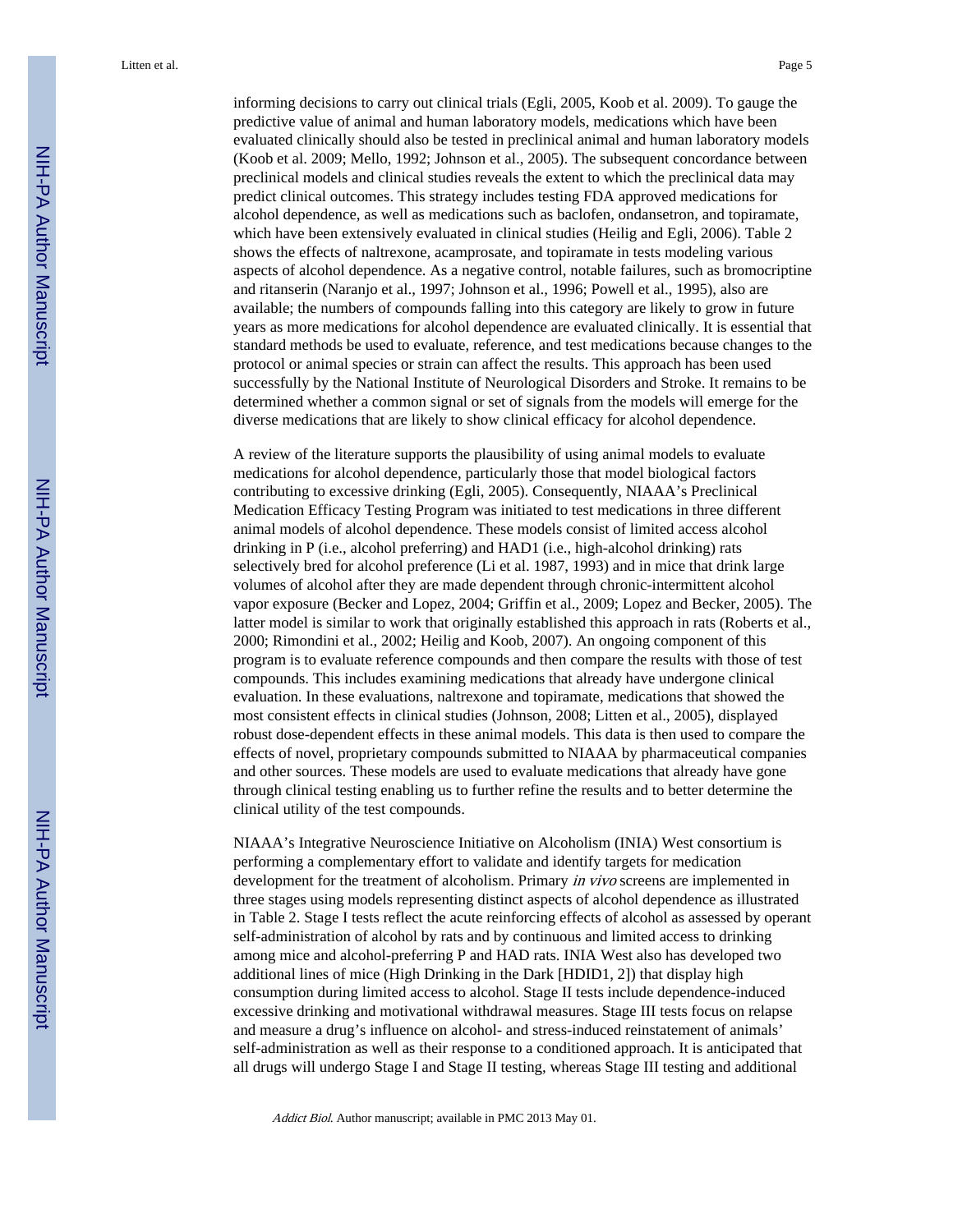secondary screens will be reserved for compounds that yield positive results in Stages I and II. A major goal of the INIA West target validation effort is to use the extensive gene expression databases to select novel molecules in concert with molecules that already have obtained FDA approval for human use to expedite confirmation of preclinical findings in human clinical studies.

A similar research program is being planned for human laboratory paradigms. So far, significant progress has been made in developing a variety of human laboratory models (Roache, 2010; Chaplin et al., 2008; Mason et al., 2008; Miranda et al., 2008; Ramchandani et al., 2006; Anton et al, 2004; O'Malley et al., 2002). Three major human laboratory paradigms are used—cue-induced (e.g., alcohol, positive and negative images) reactivity, alcohol-self administration, and alcohol administration—each with several variations. An important aspect when using human lab paradigms as screening models for medications is the target population. Because subtypes of alcohol dependent patients may respond differently to alcohol medications, the subject population used in the human laboratory (as well as subsequent clinical trials) should reflect the patient population most likely to benefit. This strategy was used by NIAAA Intramural investigators to study the effects of a neurokinin-1 (NK1) antagonist on alcohol craving in recently detoxified alcoholics (George et al., 2008). Because NK1 receptors modulate stress and anxiety responses, the researchers recruited subjects with trait anxiety disorder. One challenge in enrolling such similar populations is that non-treatment seeking alcohol dependent patients usually are recruited for human laboratory studies, whereas treatment-seeking alcoholics are enrolled in clinical trials. The non-treatment population generally is younger and drinks less than those in the treatment-seeking population (Anton et al 2004 and 2006). Moreover, in nicotinedependence studies, these two populations appear to differ greatly in their response to medications (Perkins et al., 2008). Again, the best validation method would be to use the same subjects for both human laboratory studies and clinical trials, an approach currently being investigated. Using this method, we are able to compare outcomes of those who respond favorably to the medication in the trial (e.g., reduction in heavy drinking) with their response in the human laboratory paradigm (e.g., reduced cue-induced craving and decreased self-administration), thus helping to determine the predictive validity of the laboratory model under investigation. Disadvantages of this approach, however, include a possible diminution of the ecological validity of the clinical trial as well as exposing treatment-seeking patients to possible further deterioration resulting from alcohol selfadministration in certain human laboratory paradigms.

An essential step in medications development over the next decade will be to further refine animal and human laboratory paradigms that can be used as reliable screening models, making the drug development process both faster and more predictable.

### **Objective #3: Bridge Gaps in the Drug Development Process**

Drug development for alcohol dependence is a relatively young field compared with other fields, such as cancer, cardiovascular diseases, and psychiatric disorders. Alcohol researchers have explored many potential targets in the brain for drug development during the past 20 years (examples in Table 1). Most of these targets have been tested in animal and human studies using medications that currently are approved by the FDA for other medical indications (Litten et al., 2005). Recently, however, a number of novel compounds developed for other medical indications also have been tested in Phase 2 alcohol clinical trials by pharmaceutical companies, such as Lilly, Alkermes, and Merck.

As the alcohol field accelerates its development of novel compounds, it is important to have an infrastructure to move these compounds efficiently along the pipeline from drug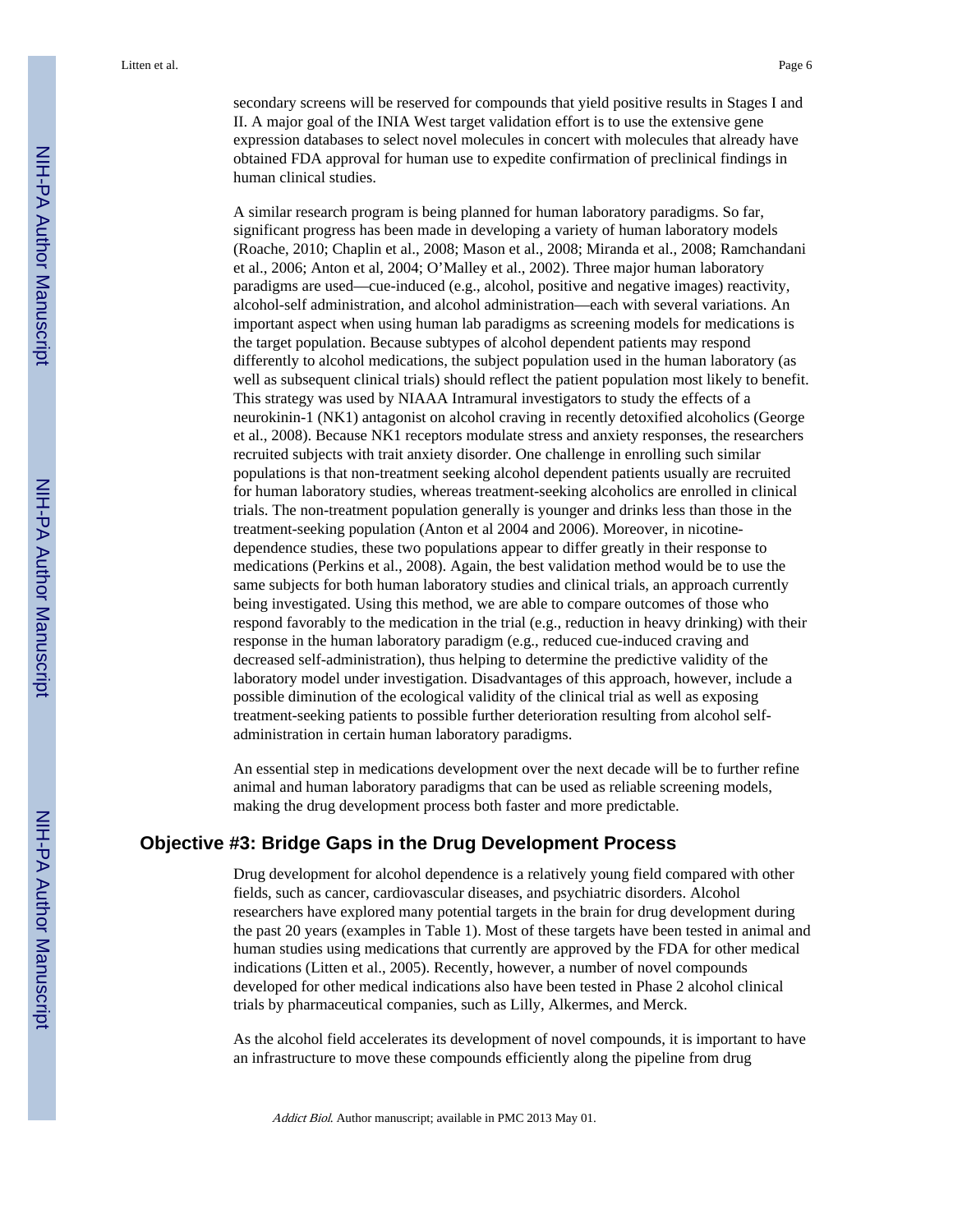discovery through preclinical testing to clinical trials (Figure 1). Currently, the National Institutes of Health (NIH) has several programs to advance drug discovery and novel compound development during the early stages of drug development. For example, the NIH Common Fund Molecular Libraries and Imaging program [\(http://commonfund.nih.gov/](http://commonfund.nih.gov/molecularlibraries/) [molecularlibraries/\)](http://commonfund.nih.gov/molecularlibraries/) offers researchers access to large scale screening assays to identify small molecules that can be optimized as chemical probes in the study of gene and cell function and the biochemical pathways that serve as targets for new drug development. This resource already is being used in search of alcoholism therapeutics (McCoy et al., 2010). The NIH Rapid Access to Interventional Development (NIH–RAID) program ([http://](http://commonfund.nih.gov/raid/) [commonfund.nih.gov/raid/](http://commonfund.nih.gov/raid/)) also is available, on a competitive basis, to move novel compounds through the preclinical development phase. Available services include access to bulk supplies, Good Manufacturing Practice (GMP), formulations, pharmacokinetic testing, and animal toxicology reports. (This program will be re-launched soon under a new name Bridging Interventional Development Gaps). NIH also intends to establish a new entity, the National Center for Advancing Translational Sciences (NCATS), to accelerate the development, testing, and implementation of candidate compounds across a wide range of diseases (Collins, 2011). This Institute will incorporate the programs described above as well as other approaches to expedite the drug development process. In addition, the NIH Clinical Center has been designated as a national resource, and will be making its resources available on a competitive basis to academic investigators. Of note, one of the first resources in this category are the Clinical Center Pharmaceutical Development Services, which can formulate clinical trials materials, manufacture placebo, and monitor stability of materials functions often not available to individual academic investigators.

The "Valley of Death" for alcohol drug development—the gap between preclinical development and clinical testing—is moving novel compounds through IND requirements and human Phase 1 testing after the compound has demonstrated efficacy in animal models. This gap in development has impeded several promising novel compounds from moving forward along the drug development pipeline (Barron and Littleton, 2011; Wang et al., 2002). To successfully navigate this obstacle, in addition to NIH-wide programs, NIAAA may need to contract with Clinical Research Organizations (CROs) and Clinical Manufacturing Organizations (CMOs) to facilitate the timely development of candidate compounds. Finally, future partnerships between NIAAA and the pharmaceutical/ biotechnology industry offer another resource for successfully moving promising compounds through development.

## **Objective #4: Conduct Clinical Trials More Efficiently Using Enhanced Methodology and Facilitation of Proof of Concept Trials**

Proof-of-concept trials (early Phase 2) and large confirmatory Phase 3 trials are essential components of the drug development process. Currently, NIAAA supports proof-of-concept trials and relies on pharmaceutical companies to conduct the larger confirmatory trials. Since 1992, NIAAA has made medications development a high priority area and currently supports more than 30 pharmacotherapy clinical trials through a variety of grant mechanisms. Medications under investigation include baclofen, pregabalin, zonisamide, gabapentin, ondansetron, duloxetine, olanzapine, and prazosin. In addition, medications are being tested in understudied populations, such as those with comorbid psychiatric disorders (depression, anxiety disorders, bipolar, schizophrenia), comorbid substance abuse (tobacco, cocaine), comorbid medical disorders (HIV/AIDS, Hepatitis C), as well as in adolescents and young adults.

A drawback to proof-of-concept projects is that they take on average 5 to 6 years to complete. In response, the NIAAA Medications Team recently created a new proof-of-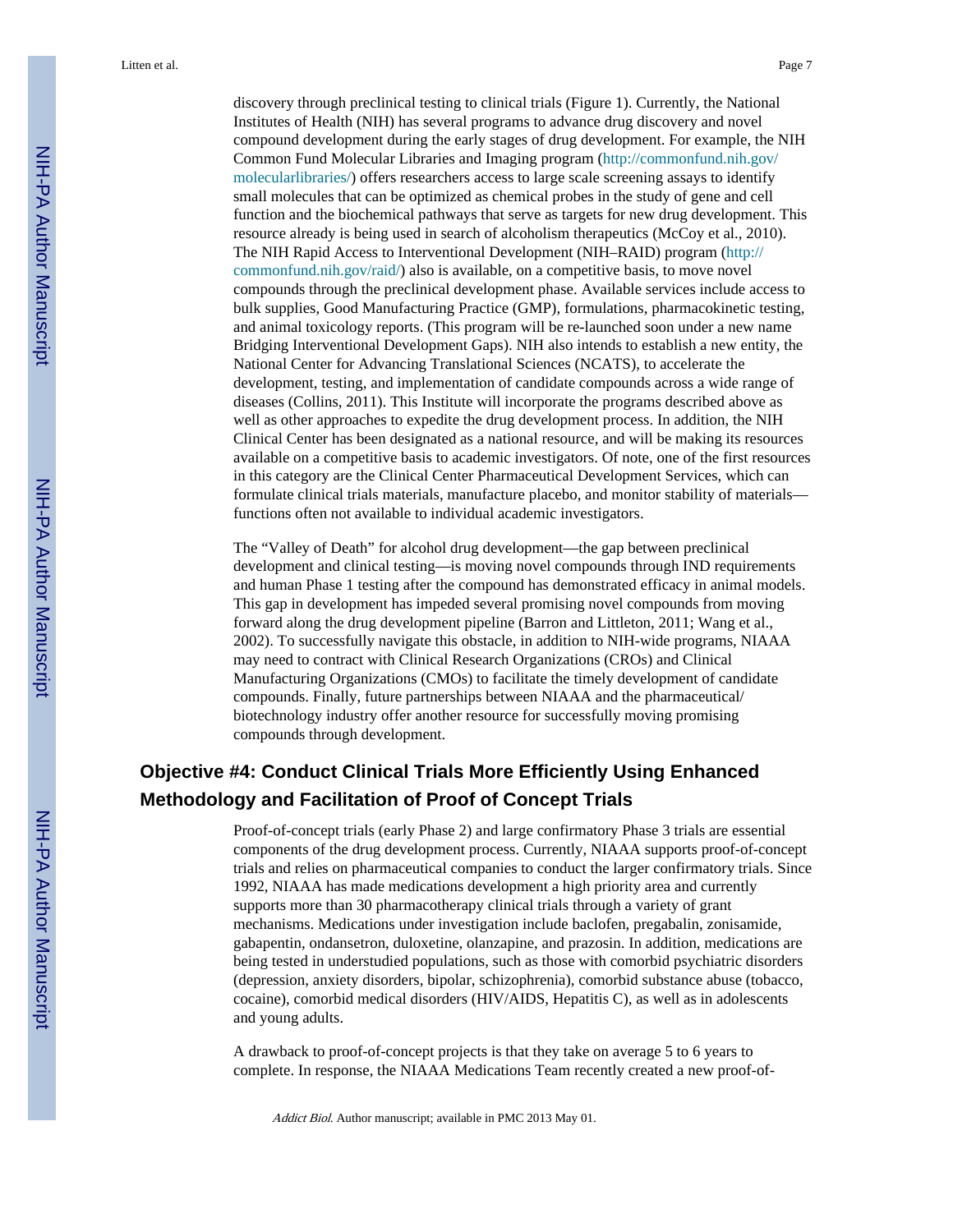concept trial system that trims this time to 1 to 1.5 years. This initiative, called the NIAAA Clinical Investigation Group (NCIG), was approved by the NIAAA External Advisory Board and NIAAA Council, and utilizes a contract mechanism to achieve the desired efficiency. NCIG's organization includes a steering committee (the NIAAA Medications Team), a CRO, multiple academic clinical sites, a pharmacy, and a monitoring group. The basic NCIG trial model stipulates that each clinical research site must enroll four subjects per recruitment month and adhere to FDA regulations and International Conference on Harmonisation (ICH) Good Clinical Practices (GCP). In addition to a thorough review by site Institute Review Boards (IRBs), the clinical trial protocol is reviewed by the FDA and an independent Data and Safety Monitoring Board (DSMB).

Currently, two multi-site trials have been completed and a third is underway. Results of the first NCIG trial demonstrated a lack of efficacy of quetiapine in very heavy drinking alcohol dependent patients (Litten et al., 2011), while the results of NCIG 2 evaluating levetiracetam currently is being analyzed. A one year follow-up study of subjects in all NCIG trials also is underway to determine why some subjects remain abstinent whereas others relapse to drinking. During the next decade, as more promising agents become available, the NCIG operation may be expanded to test multiple compounds simultaneously.

With regard to methodology, CNS trials, including alcohol trials, are considered more challenging than non CNS trials (Kaitin and Milne, 2011). For example, in CNS trials, longterm testing is required, treatment endpoints are difficult to measure, and behavioral changes can occur during treatment independent of the effects of the medication. The methodological issues of alcohol pharmacotherapy trials are complex, consisting of several major components that include study design, population selection, recruitment, adherence, retention, psychosocial platform, outcome measures, and safety.

Throughout the past two decades, alcohol researchers have sought ways to improve the methodology of alcohol clinical trials. In particular, NIAAA supported several workshops on methodology and conducted two large multi-site trials, Project MATCH and COMBINE, resulting in a dozen manuals on various aspects of conducting alcohol trials. NIAAA currently is supporting and conducting secondary analysis on datasets from several multisite clinical trials on alcoholism to inform optimal selection of treatment endpoints, grace periods, duration of trial, methods for handling missing data, as well as understanding the effect of the placebo response. To facilitate this activity, NIAAA has joined a working group called Alcohol Clinical Trials Initiative (ACTIVE), which identifies and clarifies alcohol clinical trials methodology (Anton et al., 2011). Members of ACTIVE include representatives from the FDA, the European Medical Agency (EMA), NIAAA, the National Institute on Drug Abuse (NIDA), academia, and the pharmaceutical industry.

Efforts also are underway to develop alcohol biomarkers and alcohol sensor devices (Litten et al., 2010). Alcohol biomarkers may play an important role in alcohol clinical trials. They could be used for determining inclusion/exclusion criteria, as primary or secondary endpoint measurements, and to assist in identifying subtypes of patients. In particular, progress has been made in developing transdermal alcohol sensors (Barnett, 2011). These devices measure alcohol vapor through the skin and offer objective assessments of abstinence or drinking as well as the amount of alcohol consumed, an advantage over subjective selfreports. Goals for the next decade include making these sensors more precise in measuring alcohol intake, less expensive, and more comfortable to wear. Furthermore, additional research is needed to determine inter-individual variability and its utility in various settings (Litten et al., 2010). The development of biomarkers to serve as a surrogate endpoint for efficacy and safety also would make the drug development process more efficient.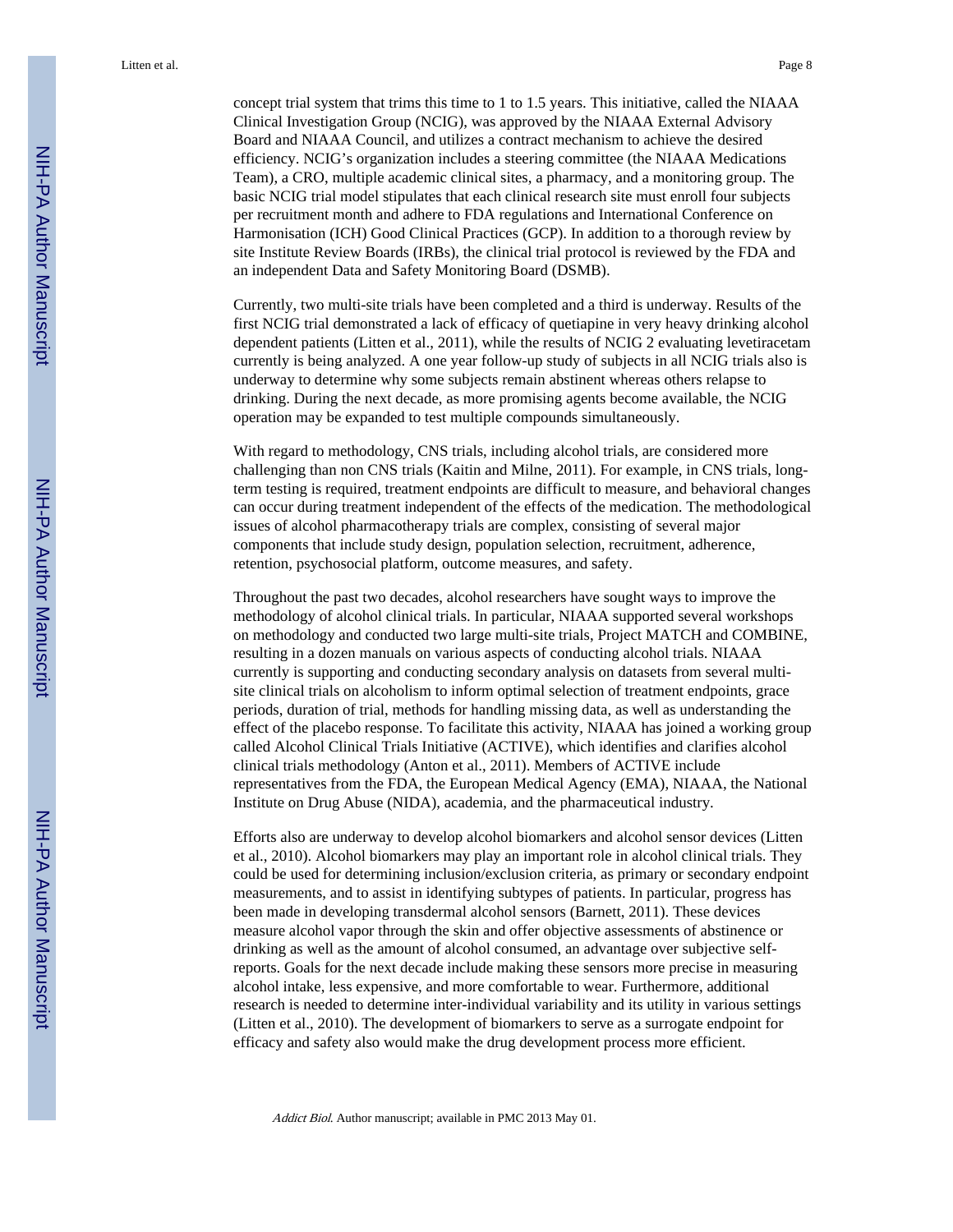Priorities over the next several years, as determined from discussions with regulatory agencies, pharmaceutical industry, and academia, are to look closely at treatment endpoints and placebo responses—two areas that are particularly important in terms of improving the methodological aspects of drug development.

#### **Treatment Endpoints**

The most commonly used outcome measures in alcohol trials are percent days abstinent, drinks per day, drinks per drinking day, and the number (or percent) of heavy drinking days. During the past decade, NIAAA has conducted analyses using data from various alcohol studies to provide information to the FDA for use in identifying primary endpoints for alcohol pharmacotherapy trials. The FDA recently moved from using total abstinence as the primary endpoint for pivotal Phase 3 trials to using percent subjects with no heavy drinking (PSNHDDs) (FDA, 2006b). This shift was based on the relationship between heavy drinking (5 or more drinks/day for males and 4 or more drinks/day for females) and alcohol-related consequences (Breslow and Graubard, 2008; Dawson et al., 2008; Jackson, 2008; Li, 2007; Greenfield et al., 2005). The NIAAA Medications Development Team (Falk et al., 2010) recently examined the validity of PSNHDDs as an endpoint using data from two large and very diverse alcohol trials, COMBINE (Anton et al., 2006) and a multi-site topiramate trial (Johnson et al., 2007). In these data sets, PSNHDDs appeared as sensitive as more traditional outcome measures, though confirmation is needed in other datasets. Still, other approaches are encouraged that include both continuous and categorical endpoints to measuring treatment outcomes. For example, the cumulative proportion of responder analysis, which shows the proportion of responders over the entire range of possible cut-off points for a given outcome measure, is promising for the alcohol field (Farrar et al., 2006). Analyses, so far, have indicated that allowing one or more heavy drinking days over the treatment period can increase the effect size (Falk et al., 2010). However, regardless of the selected outcome measure, future studies should validate drinking endpoints against clinically relevant markers, such as measurements of alcohol-related consequences, treatment utilization, and costs.

#### **Placebo Effects**

The placebo effect is a complex, psychobiological event associated with a variety of medical conditions, including pain, Parkinson's disease, irritable bowel syndrome, depression, anxiety, and addiction. It also is linked to physiological systems, such as the cardiovascular, respiratory, immune, and endocrine systems (Finnis et al., 2010; Kaptchuk et al., 2008; Benedetti et al., 2005). From a psychological perspective, many mechanisms have been proposed to explain the placebo effect, including expectations, conditioning, memory, motivation, somatic focus, reward, and anxiety reduction (Finniss et al., 2010). The biological mechanism remains unclear, with several neurotransmitter systems being implicated, including the opioid, dopamine, adrenergic, and serotonin systems (Finniss et al., 2010). Regardless of its mechanism, the placebo effect observed in clinical trials appears to involve a complex interaction among patient, clinical staff, and treatment environment.

The placebo response makes it difficult to determine if the positive outcomes obtained in a clinical trial are attributable solely to the test medication. For example, in recent metaanalyses of depression clinical trials, a higher placebo rate was associated with a smaller effect size of the experimental antidepressant than those trials with a lower placebo response (Kirsch et al., 2008; Nunes and Levin, 2004). Currently, little information exists on characterizing the placebo effect in alcohol trials. Weiss et al. (2008) reported that in the COMBINE trial, the act of taking a pill and receiving a low-level intense behavioral therapy caused a small but significant decrease in drinking beyond that of a group that never took pills. However, there is dramatic improvement in drinking from baseline to treatment that,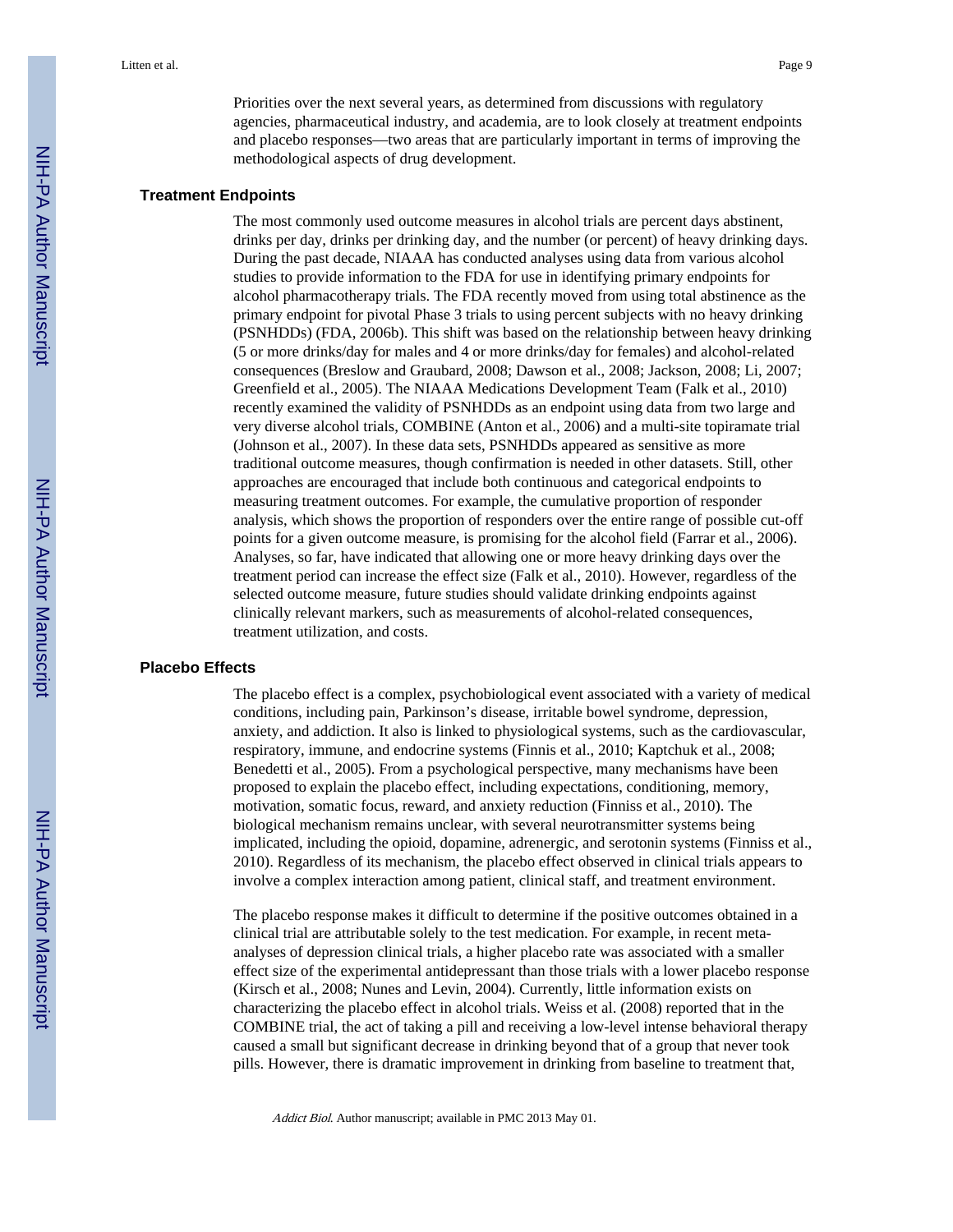for the most part, is not explained by the act of taking a placebo tablet. For example, in the COMBINE trial, Anton et al. (2006) reported that the percent days abstinent in the placebo group (which received low intensity medical management and placebo) increased from 24 percent at baseline to 74 percent during treatment, a change just slightly greater than that found in a group that did not take pills during treatment (24 percent at baseline versus 67 percent during treatment). The vast difference between baseline and treatment values is observed in almost all the alcohol clinical trials, including pharmacological and nonpharmacological (behavioral) trials (Project MATCH Research Group, 1997). Interestingly, there appears to be as much reduction in drinking before the start of the study as during treatment itself. For example, in a recently-completed NIAAA multi-site trial of quetiapine, where subjects had a choice of reducing, stopping, or continuing to drink before randomization, subjects decreased their average daily alcohol consumption by 56 percent during the 30-day period prior to randomization (NCIG, unpublished results).

The exact causes for these nonspecific decreases in drinking before and during an alcohol clinical trial are unclear. For example, nonspecific causes could include patient contact with staff, expectations, conditioning, motivation, and reward (Finniss et al., 2010). Mitigating the placebo effect, most likely, will help to improve sensitivity in the detection of treatment differences between the experimental medication and placebo groups.

# **Objective 5: Advance Personalized Medicine in Pursuit of New Therapeutics**

Personalized medicine is likely to have a prominent role in healthcare over the next several decades (Burrill et al., 2010; Schadt, 2010). Within the next 5 to 10 years, it will be possible to determine a person's entire genome (DNA), transcriptome (RNA), and chemical epigenetic modifications of that genome within minutes and for less than \$100 (Schadt, 2010). This new information will help fuel a movement toward specialized treatment of disease based on the presence or absence of specific genetic and other biological risk factors. Even today pharmacogenomic testing is being conducted to evaluate the safety of various medications for the treatment of numerous medical disorders, including cancer, bipolar disorder, epilepsy, depression, and hypertension (Lazary et al., 2011).

In the treatment of alcoholism, it is clear that no single treatment is effective for every individual. A more efficient approach is to personalize the treatment of each individual by matching specific interventions to his or her profile. A profile may consist of individual patients' demographic characteristics; physiological/biochemical indicators; genome/ transcriptome/epigenetic characteristics; cultural indices; and behavioral experience. These individual profiles eventually could be linked to different components of alcohol dependence (e.g., reward, negative affect, craving), as addressed earlier. During the next decade, development of an algorithm that combines these various elements may be the next step in predicting patient response to specific treatments.

Although the application of pharmacogenetics to the treatment of alcohol dependence has only just begun, it represents a fruitful area of research for the next decade (Hutchison, 2010; Kranzler and Edenberg, 2010; Heilig et al., 2011). For example, Oslin et al. (2003) first suggested that the A118G variant of the mu-opioid receptor gene (OPRM1) is associated with greater reductions in drinking in alcohol dependent patients treated with naltrexone. This finding was then replicated in a secondary analysis of the large NIAAA sponsored COMBINE trial (Anton et al. 2008), although replication has not been consistent (Gelernter et al. 2007). The OPRM1 variant's ability to influence alcohol reward and boost naltrexone's effects also is supported by elegant human laboratory studies (Ray and Hutchison 2007; Ray and Hutchison 2004). The mechanisms underlying this variant's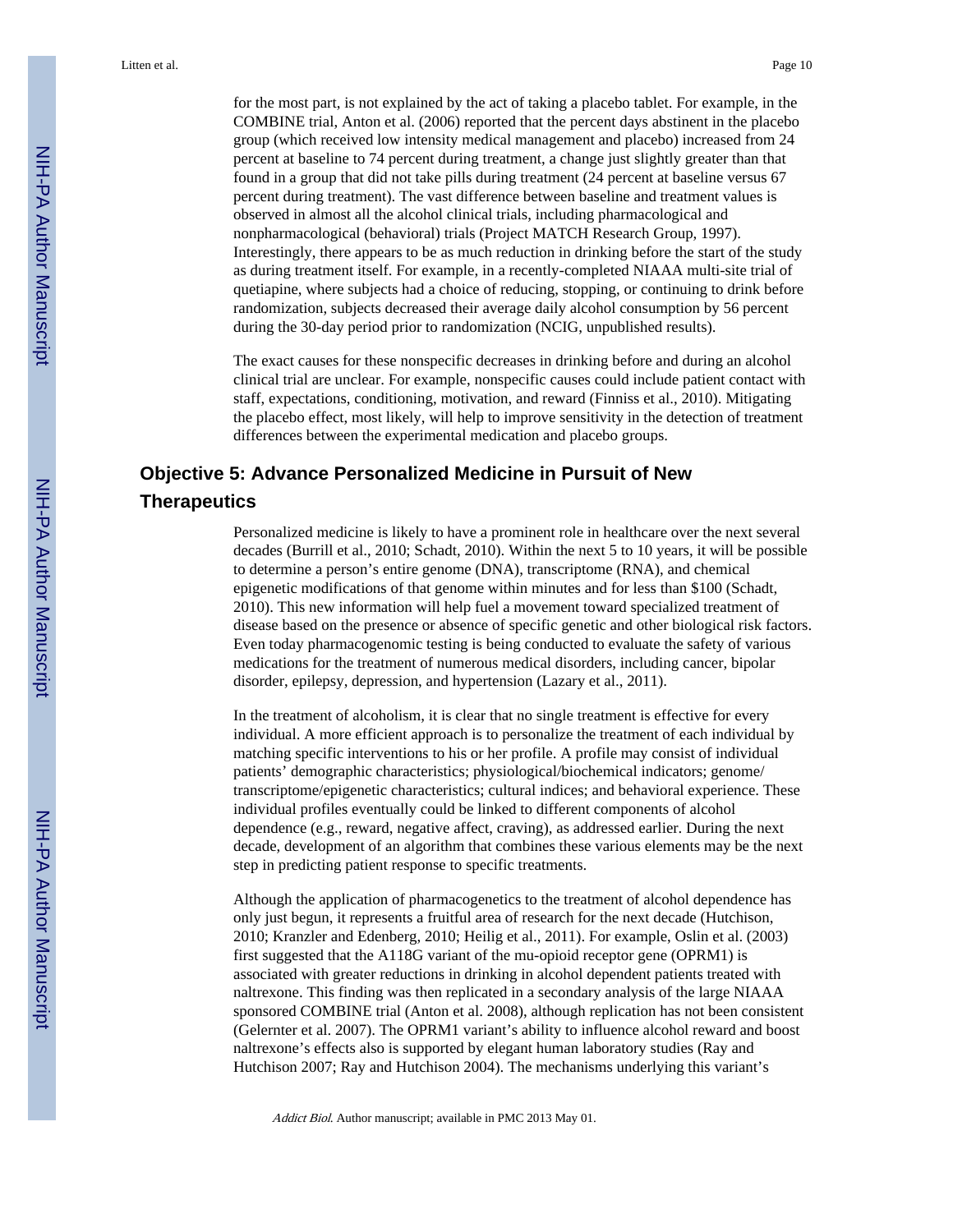ability to moderate naltrexone's effects have been suggested by a series of translational studies in non-human primates (Barr et al., 2007 and 2010), humans, and genetically modified mice (Ramchandani et al., 2011). Collectively, these studies suggest that naltrexone acts on the dopaminergic brain reward systems, which are preferentially activated by alcohol in OPRM1 118G carriers. These findings raise the possibility that what seems to be a small effect size for naltrexone in the general patient population may, in fact, be particularly efficacious in this genetically defined subpopulation (Heilig et al., 2011).

Genetic moderators of treatment efficacy are likely to become the rule rather than the exception. For instance, Johnson et al. (2011) recently found that two polymorphisms within the serotonin transporter (5-HTT) gene can alter an individual's response to ondansetron. The two sites include the  $5'$ -regulatory region with a long form  $(L)$  that possesses 44 additional base pairs versus the short (S) form (LL versus LS/SS) and another site, rs 1042173 (TT versus TG/GG), in the 3′-untranslated region of the 5-HTT gene. Interestingly, the investigators reported an interaction between these two sites, whereby the LL and TT significantly increased the effect size of ondansetron. Kranzler et al. (2011) reported that the LL variant of the 5-HTT gene had an effect on the responsiveness to sertraline in alcohol dependent patients. The late-onset alcoholics with the LL variant reported fewer drinking and heavy drinking days with sertraline, whereas the LL early-onset alcoholics experienced heavier drinking than that of the matched placebo. In a recent study, Kiefer et al. (2010) found that a variation of the GATA binding protein 4 (GATA4) gene influences an individual's response to acamprosate. In another study, Hutchison et al. (2006) showed that olanzapine-treated alcohol dependent subjects with the seven-repeat allele of the dopamine 4 receptor (DRD4) displayed greater reductions in alcohol craving and decreased alcohol consumption than olanzapine-treated individuals without the seven-repeat allele. Finally, pharmacogenomics is not only important in determining efficacy, but also in identifying those who might suffer from adverse side effects. In a recent study, a single nucleotide polymorphism (SNP) variant in the intron 9 of the glutamate receptor GluR5 gene (GRIK1) was associated with a higher severity of topiramate-induced side effects (Ray et al., 2009).

Research that focuses on matching patients to specific treatments during the next decade will, without a doubt, be a high priority. It also carries some of the greatest challenges. Identifying treatment effects that are restricted to carriers of minor (less common) alleles raises particular challenges for the design and analysis of clinical trials. Nonetheless, the progress made thus far in the field of pharmacogenomics is encouraging. Laboratory-based studies that use a priori genetically defined populations and surrogate biomarkers of efficacy, such as brain activations responding to alcohol-associated stimuli or alcoholinduced dopamine release, are particularly well positioned to guide later stage clinical development. During the next decade, both pharmacogenomics and pharmacogenetics will play a prominent role in developing newer and safer medications for alcohol dependence.

# **Objective 6: Facilitate adaptation of Alcohol Dependence Medications in Treatment Settings**

One of the greatest hurdles facing medications development may be the fact that while four medications have been approved by the FDA to treat alcoholism, their use, so far, has been limited (Knudsen et al., 2011; Mark et al., 2009). For example, in 2007, in the United States, approximately 720,000 prescriptions were written for AUD medications, representing a sales volume of 78 million dollars (Mark et al., 2009). This is quite low considering that there are approximately 18 million Americans suffering from AUDs. To put this in perspective, the antidepressant Lexapro had a sales volume of 1.7 billion dollars in 2004 even though the number of U.S. adults suffering from major depression is similar to those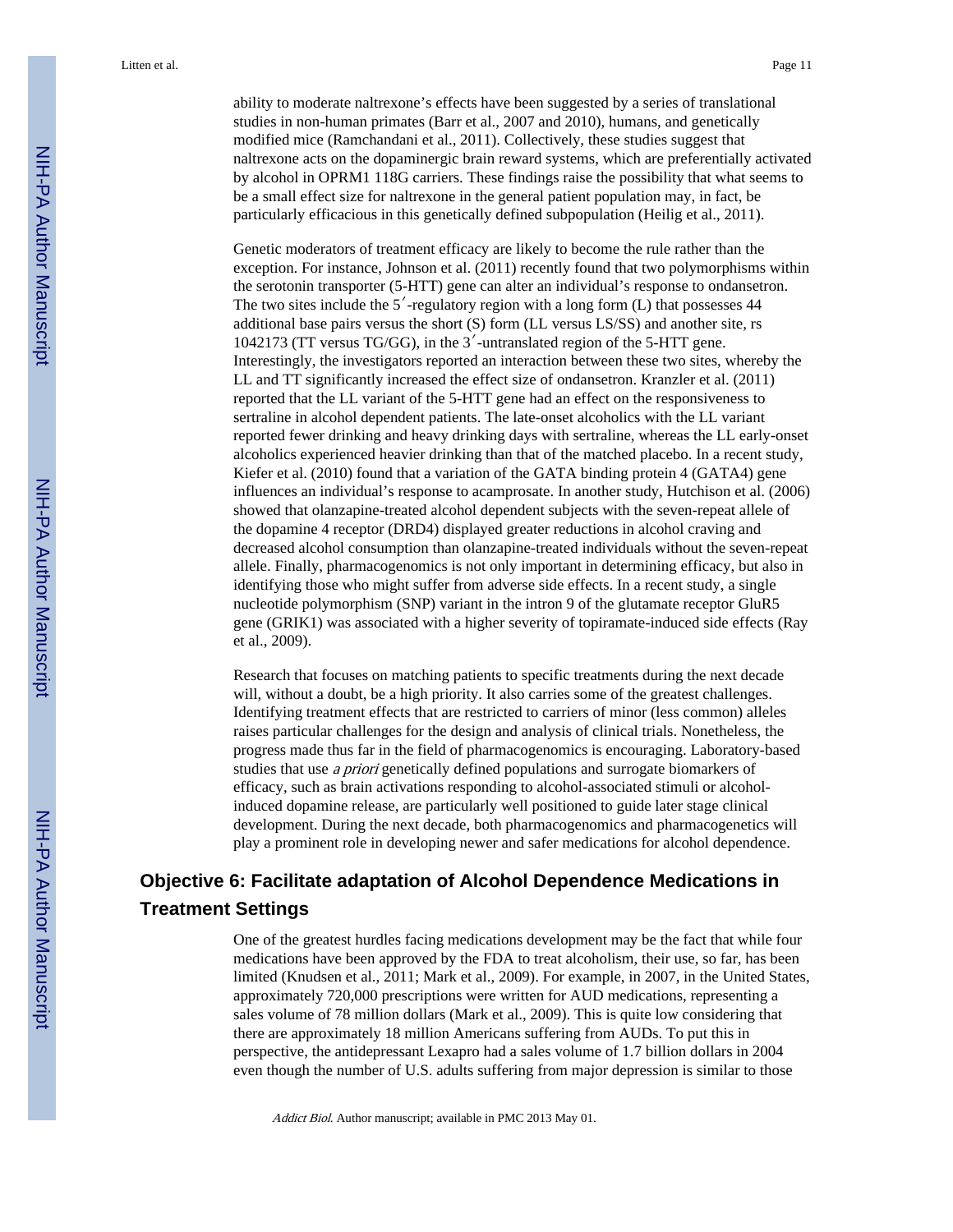suffering from AUDs (Mark et al., 2009). Despite the relatively low uptake of alcohol medications, their use is growing. For instance, compared to 2003, the number of prescriptions of alcohol medications increased 83 percent during the following four years and the sales volumes increased 2.5 fold. This increase was attributed to the introduction of acamprosate, which has become the market leader for alcohol medications (Mark et al., 2009).

There are many reasons why medications are not used more frequently to treat alcohol dependence in the United States, including a simple lack of awareness about the medication, weak marketing efforts, perceived lack of efficacy, refusal of patients to take medication, high cost, side effects, lack of patient demand, shortage of physicians in addiction treatment settings, and lack of organizational support in promoting medications for alcohol treatment (Mark et al., 2003a and b; Thomas et al., 2003 and 2008; Knudsen et al., 2011).

Accordingly, one of the long-range goals for the next decade is to develop an infrastructure to facilitate medication use in real-world practice settings. This includes educating the public and health care professionals, emphasizing the benefits of alcohol medications, and destigmatizing the illness of alcohol dependence. Other goals include developing a rapid and easy screening measure for detecting alcohol problems (Smith et al., 2009) and providing parity of insurance coverage. The 2010 Patient Protection and Affordable Care Act (part of the health care reform) should provide numerous opportunities to make treatment more accessible and affordable. Finally, medication use to treat alcohol dependence will, undoubtedly, increase as the number of FDA-approved medications and their marketing levels increase. It also is vital that research continues to further define the barriers as well as effective strategies for offsetting those barriers in specialty addiction, primary care, and mental health care settings.

Ultimately, development of therapeutics that are highly effective and well tolerated will be the main driver of expanding pharmacotherapy of alcohol dependence. In the age of the Internet, once such medications are available, well-informed patients will create a demand for their use that simply will have to be met.

# **Objective 7: Facilitate Collaborative Networks and Partnerships among Government, Academia, Pharmaceutical/Biotechnology Companies, Healthcare Organizations, and Advocacy Groups**

Building an effective medications development program is too big a task for any one government agency, pharmaceutical/biotechnology company, or other stakeholder organization. Establishing private-public partnerships is vital for accomplishing the objectives outlined here. For example, involvement of pharmaceutical companies is necessary for carrying out the large confirmatory trials required for obtaining FDA approval; NIAAA and academia are essential for discovering targets and validating screening models; and healthcare organizations and advocacy groups play an important role in getting medications into mainstream medicine.

Private-public partnerships also can fill in the gaps in the drug development process. For example, several academic alcohol researchers have developed novel compounds that have shown promise in animal models (Barron and Littleton, 2011; Overstreet et al., 2003; Wang et al., 2002; Ningaraj et al, 2001). However, most of these researchers do not have the resources to carry out the studies required to obtain an IND for testing in human studies. As a possible scenario, a pharmaceutical company could step in, agree to share intellectual property rights, and use their resources to obtain an IND and begin Phase 1 safety studies. NIAAA then could agree to conduct the proof-of-concept trial through the NCIG program,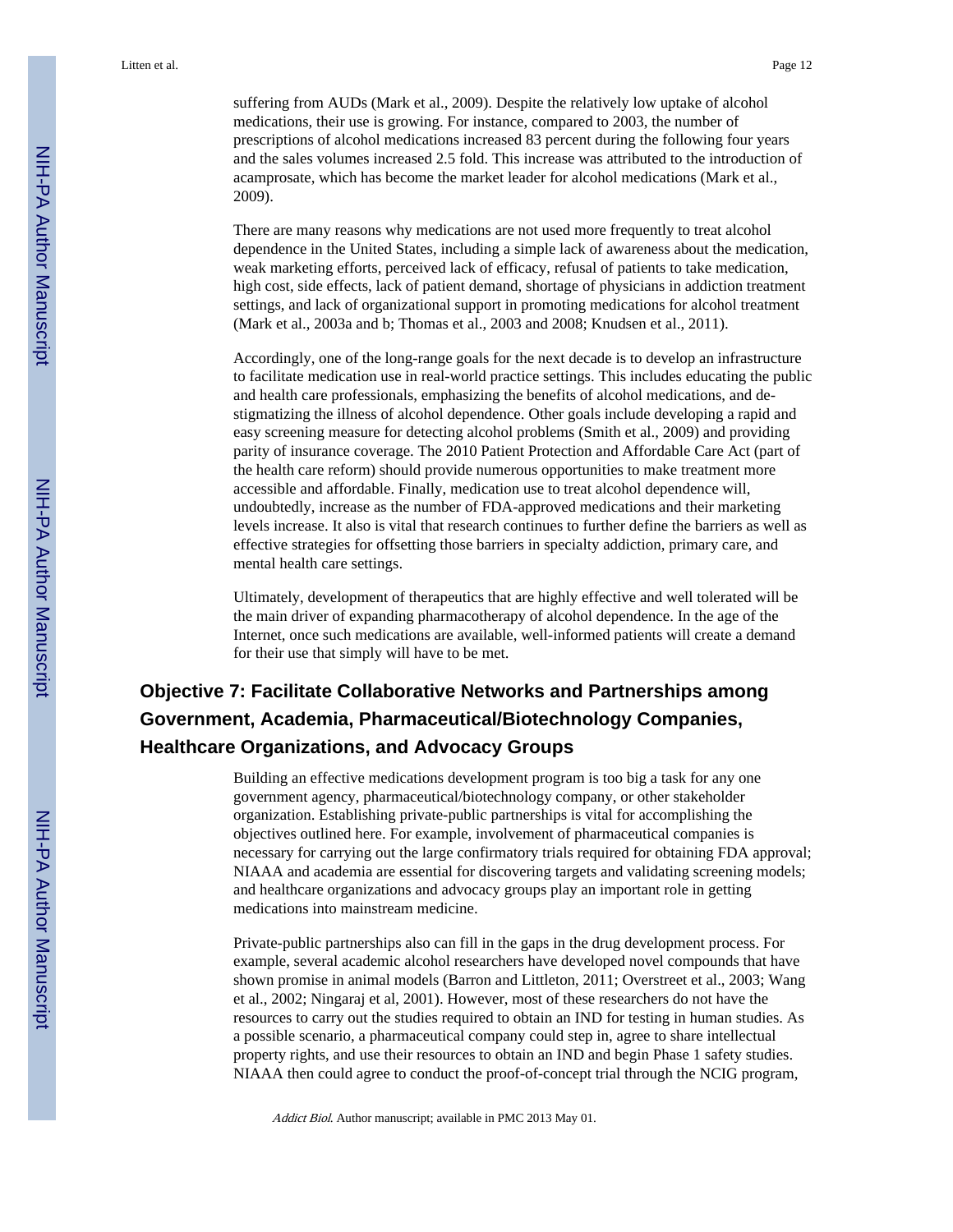taking some of the risks that would, if the results are positive, provide additional incentive for the company to proceed to larger trials.

Such private-public partnerships also offer advantages for the pharmaceutical industry, which recently has begun to remodel its structure for drug development (Agres and Gwynne, 2010). Under the current system, the cost of drug development has increased dramatically, innovation of new compounds has stalled, and sales growth has remained flat (Munos, 2009). New strategies among the pharmaceutical companies include developing collaborative research projects with government and academia (Munos and Chin, 2009 and 2011). Undoubtedly, developing collaborative networks and partnerships will provide more opportunities and choices for alcohol drug development. In the end, the ability of everyone to work together efficiently will determine how quickly we are able to overcome the many challenges of drug development and, most importantly, how quickly we are able to provide more effective medications to the public.

### **Final Thoughts**

Over the last two decades, significant advances have been made in medications development to treat alcoholism. Nonetheless, much work remains and with many exciting opportunities. These include discovering new molecular targets for drug development, validating animal and human lab screening models, exploring pharmacogenomics for personalized medicine, improving the methodology of alcohol clinical trials, building an infrastructure for research, and engaging public support for the use of medications in the treatment of alcoholism.

The future holds considerable promise. To be successful, however, we must make the process of drug development more efficient, in terms of time, cost, and predictability—from partnering with pharmaceutical companies and improving signal detection in alcohol clinical trials, to developing effective approaches for facilitating the use of medications in specialized, primary, and mental health settings. To carry out these goals, the NIAAA Medications Team has identified seven objectives for the coming decade. These objectives will enable us to realize our vision of producing several new alcohol medications during the course of the next decade. While these goals face considerable challenges, as outlined above, it is vital that we remain focused, make rational decisions and, perhaps most importantly, work together as a team. By doing so, we will improve treatment for patients with alcohol dependence, their families, and the public health in general, both in the United States and throughout the world.

### **Acknowledgments**

The authors thank Barbara Vann of CSR, Incorporated for her excellent editorial comments. The authors also thank Dr. George Koob for his review of this manuscript and his thoughtful comments.

### **References**

- Agres, T.; Gwynne, P. Scientific American Pathways: 2010. New York: Scientific American; 2010. Remodeling pharma; p. 66-76.
- Anton RF, Litten RZ, Falk DE, Palumbo JM, Bartus RT, Robinson RL, Kranzler HR, Kosten TR, Meyer RE, O'Brien CP, Mann K, Meulien D. The Alcohol Clinical Trials Initiative (ACTIVE): Purpose and goals for assessing important and salient issues for medications development alcohol use disorders. Neuropsychopharmacology. 2011 (online).
- Anton RF, Kranzler H, Breder C, Marcus RN, Carson WH, Jian Han. A randomized, multicenter, double-blind, placebo-controlled study of the efficacy and safety of aripiprazole for the treatment of alcohol dependence. J Clin Psycholpharmacol. 2008; 28:5–12.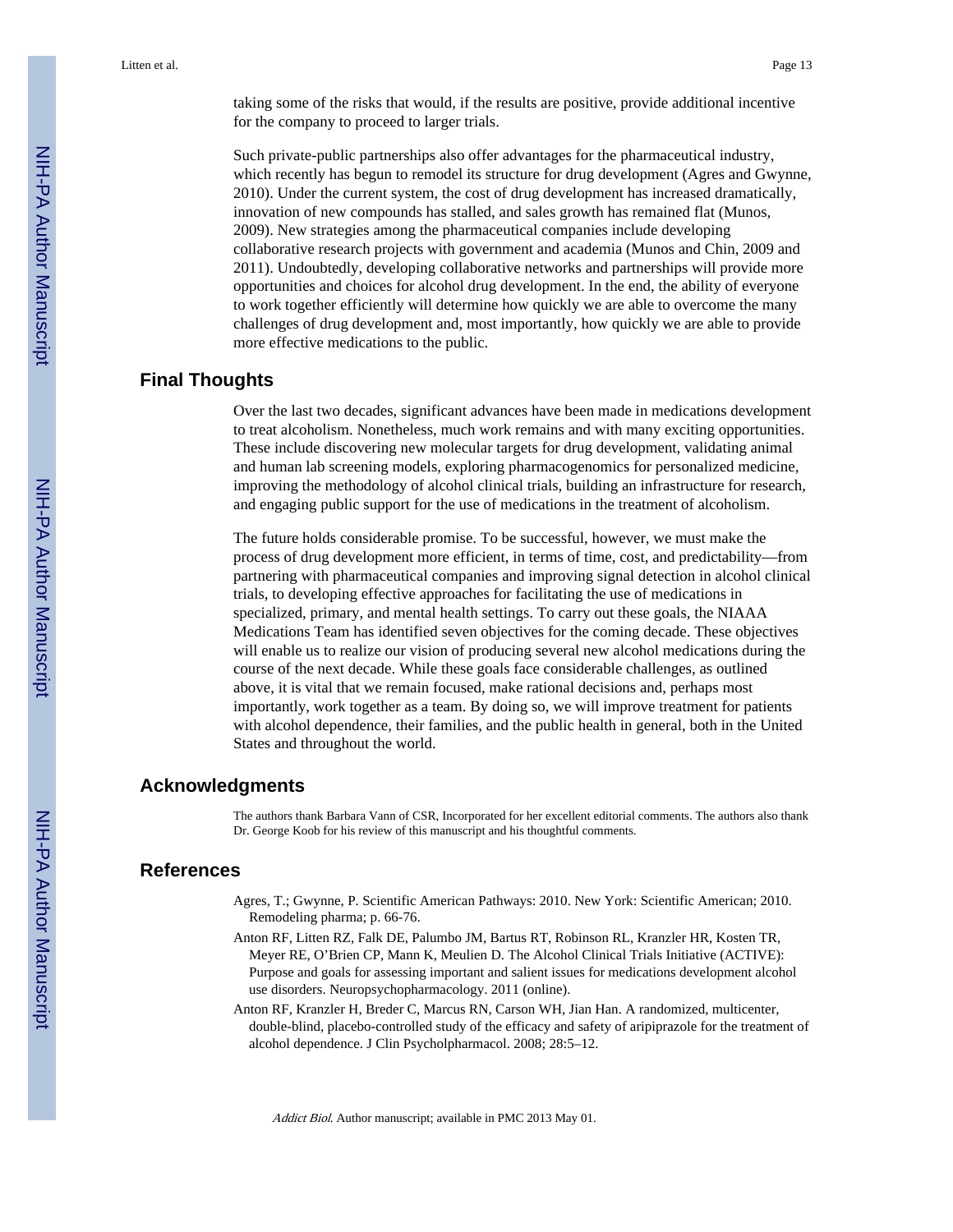- Anton RF, O'Malley SS, Ciraulo DA, Cisler RA, Couper D, Donovan DM, Gastfriend DR, Hosking JD, Johnson BA, LoCastro JS, Longabaugh R, Mason BJ, Mattson ME, Miller WR, Pettinati HM, Randall CL, Swift R, Weiss RD, Williams LD, Zweben A. Combined pharmacotherapies and behavioral interventions for alcohol dependence. JAMA. 2006; 295:2003–2017. [PubMed: 16670409]
- Anton RF, Drobes DJ, Voronin K, Duraxo-Avizu R, Moak D. Naltrexone effects on alcohol consumption in a clinical laboratory paradigm: temporal effects of drinking. Psychopharmacology. 2004; 173:32–40. [PubMed: 14722705]
- Barnett, N. Symposium: New Developments in Research with Transdermal Alcohol Sensors: Laboratory, Field, and Clinical Applications. 34th Annual Scientific Meeting of the Research Society on Alcoholism; Atlanta, GA. 2011.
- Barr CS, Chen SA, Schwandt ML, Lindell SG, Sun H, Suomi SJ, Heilig M. Suppression of alcohol preference by naltrexone in the Rhesus Macaque: A critical role of genetic variation at the μ-opioid receptor gene locus. Biol Psychiatry. 2010; 67:78–80. [PubMed: 19748082]
- Barr CS, Schwandt M, Lindell SG, Chen SA, Goldman D, Suomi SJ, Higley D, Heilig M. Association of a functional polymorphism in the μ-opioid receptor gene with alcohol response and consumption in male Rhesus Macaques. Arch Gen Psychiatry. 2007; 64:369–376. [PubMed: 17339526]
- Barron S, Littleton J. Polyamines and the NMDA receptor in medications development for alcohol abuse/dependence. Recent Patents CNS Drug Discov. 2011 (in press).
- Becker HC, Lopez MF. Increased ethanol drinking after repeated chronic ethanol exposure and withdrawal experience in C57BL/6 mice. Alcohol Clin Exp Res. 2004; 28:1829–1838. [PubMed: 15608599]
- Benedetti F, Mayberg HS, Wager TD, Stohler CS, Zubieta JK. Neurobiological mechanisms of the placebo effect. J Neurosci. 2005; 25:10390–10402. [PubMed: 16280578]
- Breslow RA, Graubard BI. Prospective study of alcohol consumption in the United States: quantity, frequency, and cause-specific mortality. Alcohol Clin Exp Res. 2008; 32:513–521. [PubMed: 18215212]
- Burrill, GS. Scientific American Pathways: 2010. New York: Scientific American; 2010. Healthcare on the threshold of innovation; p. 18-19.
- Chaplin TM, Hong K, Bergquist K, Sinha R. Gender differences in response to emotional stress: An assessment across subjective, behavioral, and physiological domains and relations to alcohol craving. Alcohol Clin Exp Res. 2008; 32:1242–1250. [PubMed: 18482163]
- Collins FS. Reengineering translational science: The time is right. Sci Translat Med. 2011; 3:1–6.
- Crabbe JC, Bell RL, Ehlers CL. Human and laboratory rodent low response to alcohol: Is better consilience possible? Addict Biol. 2010; 15:125–144. [PubMed: 20148776]
- Dawson DA, Li TK, Grant BF. A prospective study of risk drinking: at risk for what? Drug Alcohol Depend. 2008; 95:62–72. [PubMed: 18243584]
- Egli M. Can experimental paradigms and animal models be used to discover clinically effective medications for alcoholism? Addict Biol. 2005; 10:309–319. [PubMed: 16318951]
- Falk D, Wang XQ, Liu L, Fertig J, Mattson M, Ryan M, Johnson B, Stout R, Litten RZ. Percentage of subjects with no heavy drinking days: evaluation as an efficacy endpoint for alcohol clinical trials. Alcohol Clin Exp Res. 2010; 34:2022–2034. [PubMed: 20659066]
- Farrar JT, Dworkin RH, Mitchell BM. Use of the cumulative proportion of responders analysis graph to present pain data over a range of cut-off points: Making clinical trial data more understandable. J Pain Symptom Manage. 2006; 31:369–377. [PubMed: 16632085]
- Finniss DG, Kaptchuk TJ, Miller F, Benedetti F. Biological, clinical, and ethical advances of placebo effects. Lancet. 2010; 375:686–695. [PubMed: 20171404]
- FDA. Challenge and Opportunity on the Critical Path to New Medical Products. U.S. Department of Health and Human Services; Rockville, Maryland: 2004.
- FDA. Critical Path Opportunities Report. U.S. Department of Health and Human Services; Rockville, Maryland: 2006a.
- FDA. Medical Review of Vivitrol: 21–897. U.S. Department of Health and Human Services; Rockville, Maryland: 2006b.

NIH-PA Author Manuscript

NH-PA Actros Manuscript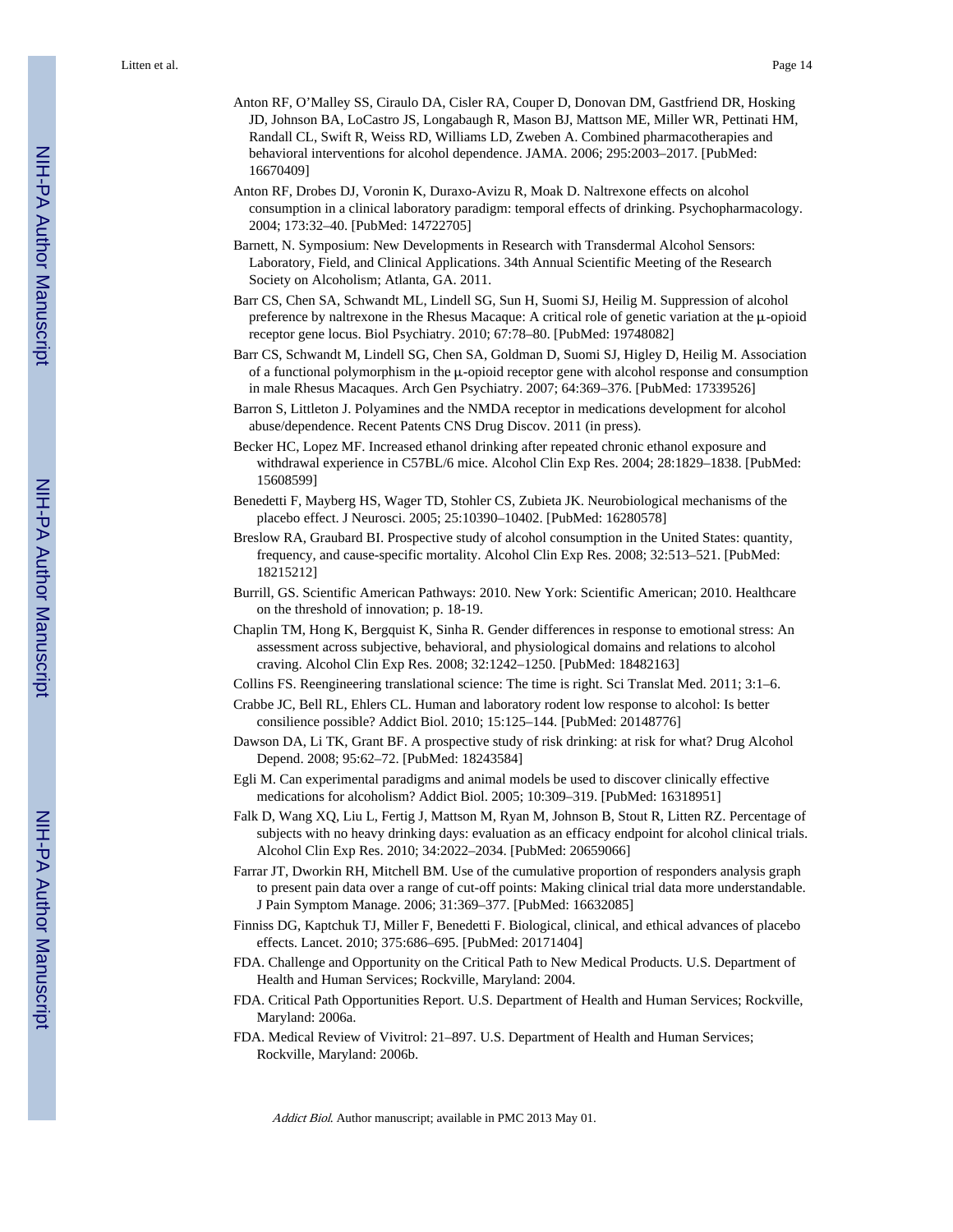- George DT, Gilman J, Hersh J, Thorsell A, Herion D, Geyer C, Peng X, Kielbasa W, Rawlings R, Brandt JE, Gehlert DR, Tauscher JT, Hunt SP, Hommer D, Heilig M. Neurokinin 1 receptor antagonism as a possible therapy for alcoholism. Science. 2008; 319:1536–1539. [PubMed: 18276852]
- George O, Koob GF. Individual differences in prefrontal cortex function and the transition from drug use to drug dependence. Neurosci Biobehav Rev. 2010; 35:232–247. [PubMed: 20493211]
- Gorelick, DA. Serotonin uptake blockers and the treatment of alcoholism. In: Galanter, M., editor. Recent Developments in Alcoholism: Treatment. Vol. 7. New York: Plenum Press; 1989. p. 267-281.
- Grant BF, Dawson DA, Stinson FS, Chou SP, Dufour MC, Pickering RP. The 12-month prevalence and trends in DSM-IV alcohol abuse and dependence: United States, 1991–1992 and 2001–2002. Drug Alcohol Depend. 2004; 74:223–234. [PubMed: 15194200]
- Greenfield, TM.; Bond, J.; Kerr, WC.; Nayak, MB.; Anton, RF.; Kranzler, HR.; Kaskutas, LA. Risks of Alcohol Use Disorders for treated and concerned individuals are higher than for others at given patterns of drinking. Presented at Annual Epidemiological Symposium of the Kettil Bruun Society for the Epidemiological and Social Research on Alcohol; Riverside, CA. May 30; 2005.
- Griffin WC, Lopez MF, Yanke AB, Middaugh LD, Becker HC. Repeated cycles of chronic intermittent ethanol exposure in mice increases voluntary ethanol drinking and ethanol concentrations in the nucleus accumbens. Psychopharmacology. 2009; 201:569–580. [PubMed: 18791704]
- Haber SN, Rauch SL. Neurocircuitry: A window into the networks underlying neuropsychiatric disease. Neuropsychopharmacology. 2010; 35:1–3. [PubMed: 20010702]
- Heilig M, Goldman D, Berrettini W, O'Brien CP. Pharmacogenetic approaches to the treatment of alcohol addiction. Nat Rev Neurosci. 2011; 12:670–684. [PubMed: 22011682]
- Heilig M, Egli M, Crabbe JC, Becker HC. Acute withdrawal, protracted abstinence and negative affect in alcoholism: Are they linked? Addict Biol. 2010; 15:169–184. [PubMed: 20148778]
- Heilig M, Koob GF. A key role for corticotrophin-releasing factor in alcohol dependence. TRENDS Neurosci. 2007; 30:399–406. [PubMed: 17629579]
- Heilig M, Egli M. Pharmacological treatment of alcohol dependence: Target symptoms and target mechanisms. Pharmacol Ther. 2006; 111:855–876. [PubMed: 16545872]
- Hopkins AL. Network pharmacology: The next paradigm in drug discovery. Nature Chem Biol. 2008; 4:682–6690. [PubMed: 18936753]
- Hurko O, Ryan JL. Translational research in central nervous system drug discovery. J Am Soc Exp Neuro Therap. 2005; 2:671–682.
- Hutchison KE. Substance use disorders: Realizing the promise of pharmacogenomics and personalized medicine. Ann Rev Clin Psychol. 2010; 6:577–589. [PubMed: 20192794]
- Hutchison KE, Ray L, Sandman E, Rutter MC, Peters A, Davidson D, Swift R. The effect of olanzapine on craving and alcohol consumption. Neuropsychopharmacology. 2006; 31:1310– 1317. [PubMed: 16237394]
- Insel TR. Faulty circuits. Sci Am. 2010; 302:44–51. [PubMed: 20349573]
- Jackson KM. Heavy episodic drinking: determining the predictive utility of five or more drinks. Psychol Addict Behav. 2008; 22:68–77. [PubMed: 18298232]
- Johnson BA. Update on neuropharmacological treatments for alcoholism: Scientific basis and clinical findings. Biochem Pharmacol. 2008; 75:34–56. [PubMed: 17880925]
- Johnson BA, Ait-Daoud N, Bowden CL, DiClemente CC, Roache JD, Lawson K. Oral topiramate for treatment of alcohol dependence: A randomized controlled trial. Lancet. 2003; 361:1677–1685. [PubMed: 12767733]
- Johnson BA, Ait-Daoud N, Seneviratne C, Roache JD, Javors MA, Wang XQ, Liu L, Penberthy JK, DiClemente CC, Li MD. Pharmacogenetic approach at the serotonin transporter gene as a method of reducing the severity of alcohol drinking. Am J Psychiatry. 2011; 168:265–275. [PubMed: 21247998]
- Johnson BA, Jasinski DR, Galloway GP, Kranzler H, Weinreib R, Anton RF, Mason BJ, Bohn MJ, Pettinati HM, Rawson R, Clyde C. Ritanserin in the treatment of alcohol dependence – A multicenter clinical trial. Psychopharmacology. 1996; 128:206–215. [PubMed: 8956382]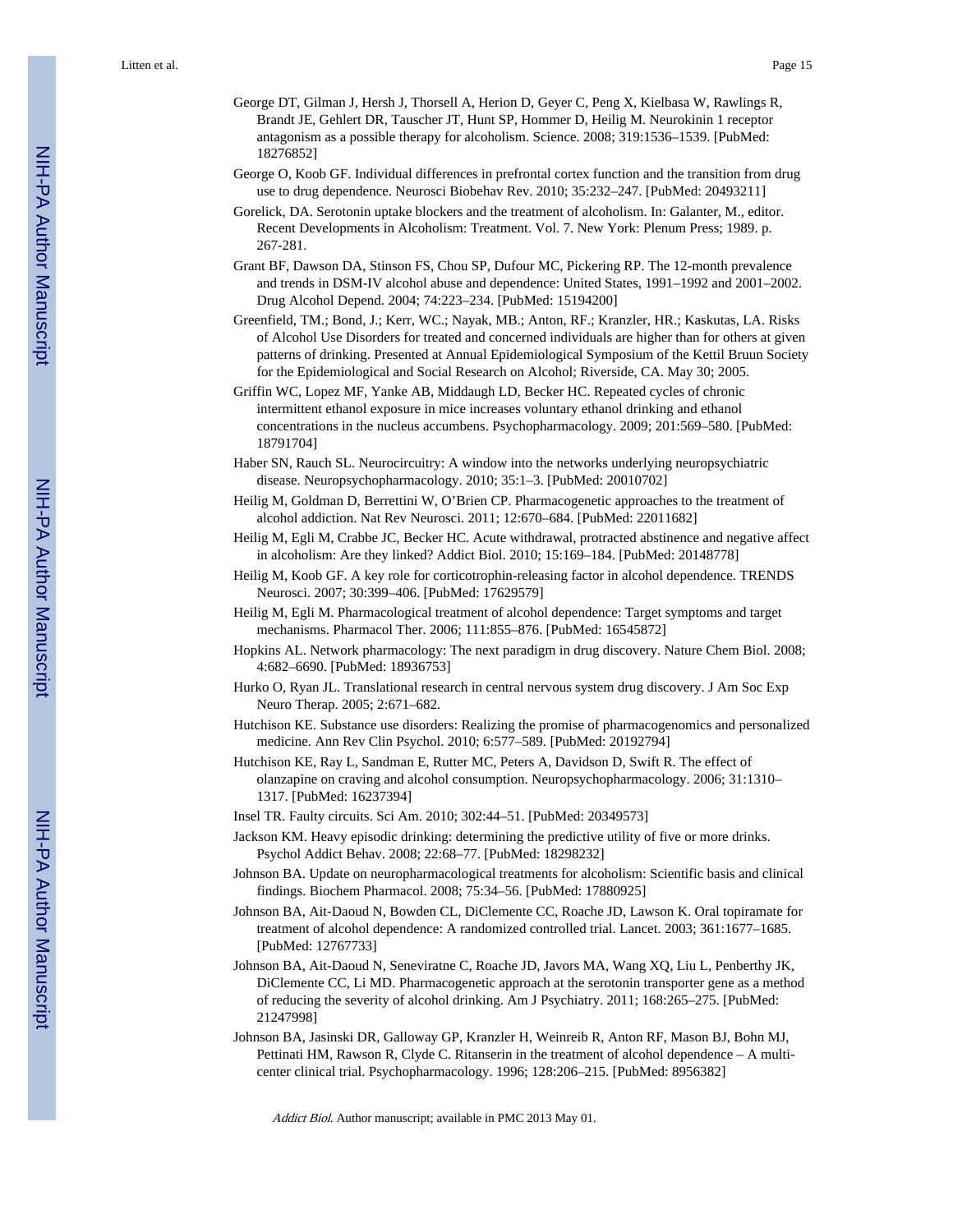- Johnson BA, Mann K, Willenbring ML, Litten RZ, Swift RM, Lesch OM, Berglund M. Challenges and opportunities for medications development in alcoholism: An international perspective on collaborations between academia and industry. Alcohol Clin Exp Res. 2005; 29:1528–1540. [PubMed: 16156050]
- Johnson BA, Rosenthal N, Capece JA, Wiegand F, Mao L, Beyers K, McKay A, Ait-Daoud N, Anton RF, Ciraulo DA, Kranzler HR, Mann K, O'Malley SS, Swift RM. Topiramate for treating alcohol dependence. JAMA. 2007; 298:1641–1651. [PubMed: 17925516]
- Kaptchuk T, Kelley JM, Conboy LA, Davis RB, Kerr CE, Jacobson EE, Kirsch I, Schyner RN, Nam BH, Nguyen LT, Park M, Rivers AL, McManus C, Kokkotou E, Drossman DA, Goldman P, Lembo AJ. Components of placebo effect: randomized controlled trial in patients with irritable bowel syndrome. BMJ. 2008; 336:999–1003. [PubMed: 18390493]
- Kaitin KI, Milne CP. A dearth of new meds. Sci Am. 2011; 305:16. [PubMed: 21827111]
- Kendler KS. Toward a philosophical structure for psychiatry. Am J Psychiatry. 2005; 162:433–440. [PubMed: 15741457]
- Kiefer F, Witt SH, Frank J, Richter A, Treutlein J, Lemenager T, Nothen MM, Cichon S, Batra A, Berner M, Wodarz N, Zimmermann US, Spanagel R, Wiedermann K, Smolka MN, Heinz A, Rietschel M, Mann K. Involvement of the atrial natriuretic peptide transcription factor GATA4 in alcohol dependence, relapse risk and treatment response to acamprosate. Pharmacogenomics J. 2010 online.
- Kirsch I, Deacon BJ, Huedo-Medina TB, Scoboria A, Moore TJ, Johnson BT. Initial severity and antidepressant benefits: A meta-analysis of data submitted to the Food and Drug Administration. PLoS Medicine. 2008; 5:260–268.
- Koob GF, Volkow ND. Neurocircuitry of addiction. Neuropsychopharmacology. 2009; 35(1):217– 238. [PubMed: 19710631]
- Koob GF, Lloyd GK, Mason BJ. Development of pharmacotherapies for drug addiction: A Rosetta Stone approach. Nature Reviews Drug Discov. 2009; 8:500–515.
- Koob GF, Bloom FE. Cellular and molecular mechanisms of drug dependence. Science. 1988; 242:715–723. [PubMed: 2903550]
- Kranzler HR, Armeli S, Tennen H, Covault J, Feinn R, Arias A, Pettinati H, Oncken C. A doubleblind, randomized trial of sertraline for alcohol dependence. J Clin Psychopharmacol. 2011; 31:22–30. [PubMed: 21192139]
- Kranzler HR, Edenberg HJ. Pharmacogenetics of alcohol and alcohol dependence treatment. Curr Pharmaceutical Design. 2010; 16:2141–2148.
- Knudsen HK, Abraham AJ, Roman PM. Adoption and implementation of medications in addiction treatment programs. J Addict Med. 2011; 5:21–27. [PubMed: 21359109]
- Lazary J, Juhasz G, Hunyady L, Bagdy G. Personalized medicine can pave the way for the safe use of CB1 receptor antagonists. Trends Pharmacol Sci. 2011; 32:270–280. [PubMed: 21497918]
- Leeman RF, Heilig M, Cunningham CL, Stephens DN, Duka T, O'Malley SS. Ethanol consumption: How should we mesure it? Achieving consilience between human and animal phenotypes. Addict Biol. 2010; 15:109–124. [PubMed: 20148775]
- Li TK. Quantifying the risk for alcohol-use and alcohol-attributable health disorders: Present findings and future research needs. J Gastroenterol Hepatolol. 2007; 23(Suppl 1):S2–S8.
- Li TK, Lumeng L, Doolittle DP. Selective breeding for alcohol preference and associated responses. Behav Genet. 1993; 23:163–170. [PubMed: 8099788]
- Li TK, Lumeng L, McBride WJ, Murphy JM. Rodent lines selected for factors affecting alcohol consumption. Alcohol Alcohol Suppl. 1987; 1:91–96. [PubMed: 3426760]
- Litten RZ, Fertig J, Falk DE, Ryan ML, Mattson ME, Collins JF, Murtaugh C, Ciraulo D, Green AI, Johnson B, Pettinati H, Swift R, Afshar M, Brunette MF, Tiouririne NAD, Kampman K, Stout R. A double-blind, placebo-controlled trial to assess the efficacy of quetiapine fumarate in very heavy-drinking alcohol-dependent patients. Alcohol Clin Exp Res. 2011 on line.
- Litten RZ, Bradley AM, Moss HB. Alcohol biomarkers in applied settings: Recent advances and future research opportunities. Alcohol Clin Exp Res. 2010; 34:955–967. [PubMed: 20374219]
- Litten RZ, Fertig J, Mattson ME, Egli M. Development of medications for alcohol use disorders: Recent advances and ongoing challenges. Expert Opin Emerging Drugs. 2005; 10:323–343.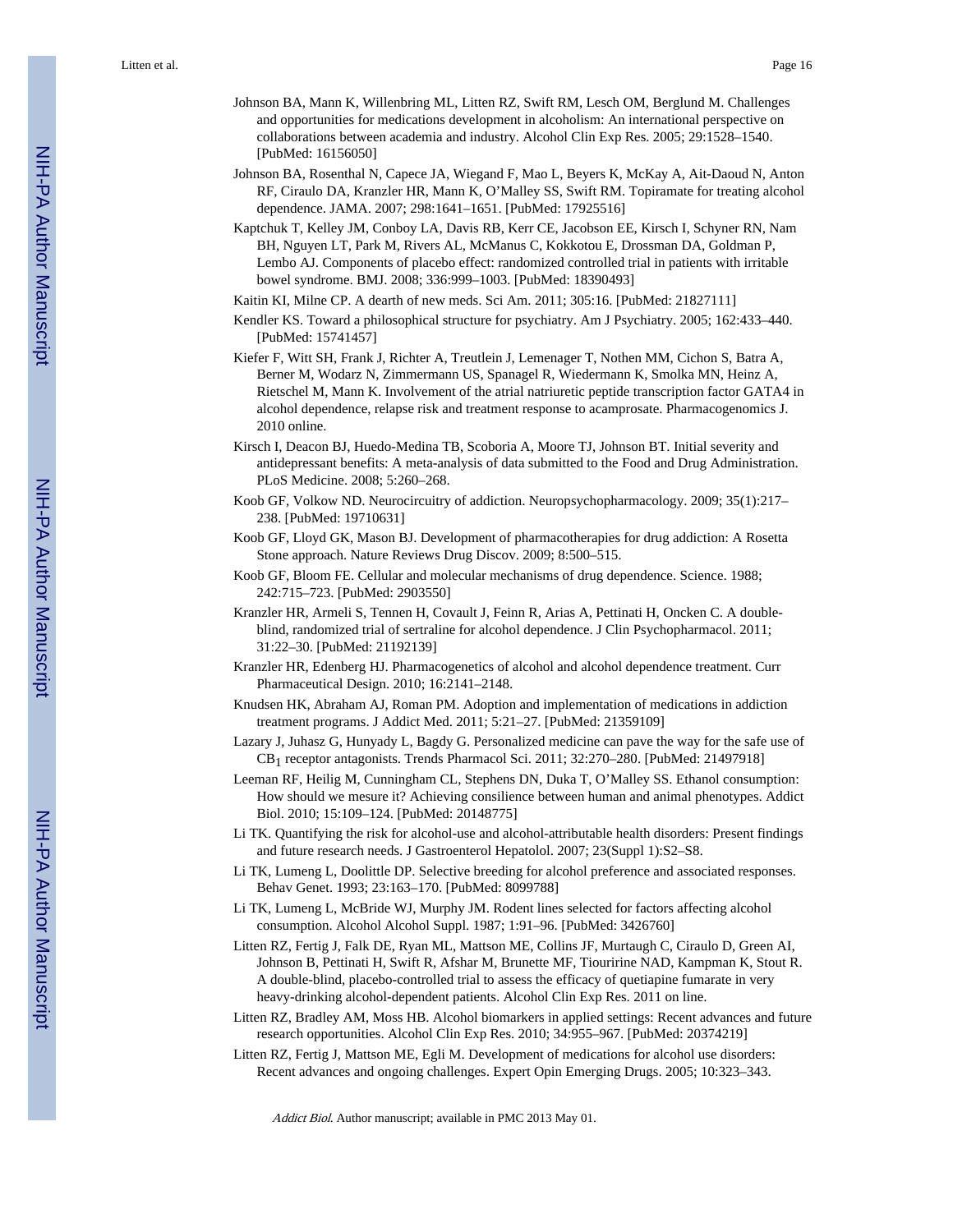- Litten RZ, Allen JP. Pharmacotherapies for alcoholism: Promising agents and clinical issues. Alcohol Clin Exp Res. 1991; 15:620–633. [PubMed: 1928636]
- Lopez MF, Becker HC. Effect of pattern and number of chronic ethanol exposures on subsequent voluntary ethanol intake in C57BL/6J mice. Psychopharmacology. 2005; 181:688–696. [PubMed: 16001125]
- Mark TL, Kassed CA, Vandivort-Warren R, Levit KR, Kranzler HR. Alcohol and opioid dependence medications: Prescription trends, overall and by physician specialty. Drug Alcohol Depend. 2009; 99:345–349. [PubMed: 18819759]
- Mark TL, Kranzler HR, Song X. Understanding US addiction physicians' low rate of naltrexone prescription. Drug Alcohol Depend. 2003a; 71:219–228. [PubMed: 12957340]
- Mark TL, Kranzler HR, Song X, Bransberger P, Poole VH, Crosse S. Physicians' opinions about medications to treat alcoholism. Addiction. 2003b; 98:617–626. [PubMed: 12751979]
- Mason BJ, Light JM, Escher T, Drobes DJ. Effect of positive and negative affective stimuli and beverage cues on measures of craving in non treatment-seeking alcoholics. Psychopharmacology. 2008; 200:141–150. [PubMed: 18604601]
- McCoy JG, Marugan JJ, Liu K, Zheng W, Southall N, Huang W, Heilig M, Austin CP. Selective modulation of Gq/Gs pathways by naphtha pyrano pyrimidines as antagonists of the neuropeptide S receptor. ACS Chem Neurosci. 2010; 1:559–574. [PubMed: 21116448]
- McLellan AT. Reducing heavy drinking: A public health strategy and a treatment goal? J Subst Abuse Treat. 2007; 33:81–83. [PubMed: 17588492]
- Mello, NK. Behavioral strategies for the evaluation of new pharmacotherapies for drug abuse treatment. In: Harris, LS., editor. Problems of Drug Dependence 1991. DHHS(ADM) 92-1888. Washington DC: US Government Printing Office; 1992. p. 150-154.
- Michaud CM, McKenna MT, Begg S, Tomijima N, Majmudar M, Bulzacchelli MT, Ebrahim S, Ezzati M, Salomon JA, Kreiser JG, Hogan M, Murray CJL. The burden of disease and injury in the United States 1996. Popul Health Metr. 2006; 4:1–49. [PubMed: 16606448]

Miller G. Is pharma running out of brainy ideas? Science. 2010; 329:502–504. [PubMed: 20671165]

- Miranda R, MacKillop J, Monit PM, Rohsenow DJ, Tidey J, Gwaltney C, Swift R, Ray L, McGeary J. Effectsd of topiramate on urge to drink and the subject effects of alcohol: A preliminary laboratory study. Alcohol Clin Exp Res. 2008; 32:489–497. [PubMed: 18215213]
- Mokdad AH, Marks JS, Stroup DF, Gerberding JL. Actual causes of death in the United States. JAMA. 2004; 291:1238–1245. [PubMed: 15010446]
- Munos BH, Chin WW. How to revive breakthrough innovation in the pharmaceutical industry. Sci Translat Med. 2011; 3:1–3.
- Munos BH, Chin WW. A call for sharing: Adapting pharmaceutical research to new realities. Sci Translat Med. 2009; 1:1–4.
- Munos B. Lessons from 60 years of pharmacetucial innovation. Nature Rev. 2009; 8:959–968.

Naranjo CA, Dongier M, Bremner KE. Long-acting injectable bromocriptine does not reduce relapse in alcoholics. Addiction. 1997; 92:969–978. [PubMed: 9376779]

- Ningaraj NS, Chen W, Schloss JV, Faiman MD, WJY. S-methyl-N,N-diethylthiocarbamate sulfoxide elicits neuroprotective effect against N-methyl-D-aspartate receptor-medicated neurotoxicity. J Biomed Sci. 2001; 8:104–113. [PubMed: 11173983]
- Nunes EV, Levin FR. Treatment of depression in patients with alcohol or other drug dependence. JAMA. 2004; 291:1887–1896. [PubMed: 15100209]
- O'Malley SS, O'Connor PG. Medications for unhealthy alcohol use. Alcohol Res Health. 2011; 33:300–312.
- O'Malley SS, Krishnan-Sarin S, Farren C, Sinha R, Kreek MJ. Naltrexone decreases craving and alcohol self-administration in alcohol-dependent subjects and activates the hypothalamo-pituitaryadrenocortical axis. Psychopharmacology. 2002; 160:19–29. [PubMed: 11862370]
- Oslin DW, Berrettini W, Kranzler HR, Pettinati H, Gelernter J, Volpicelli JR, O'Brien CP. A functional polymorphism of the μ-opioid receptor gene is associated with naltrexone response in alcohol-dependent patients. Neurpsychopharmacology. 2003; 28:1546–1552.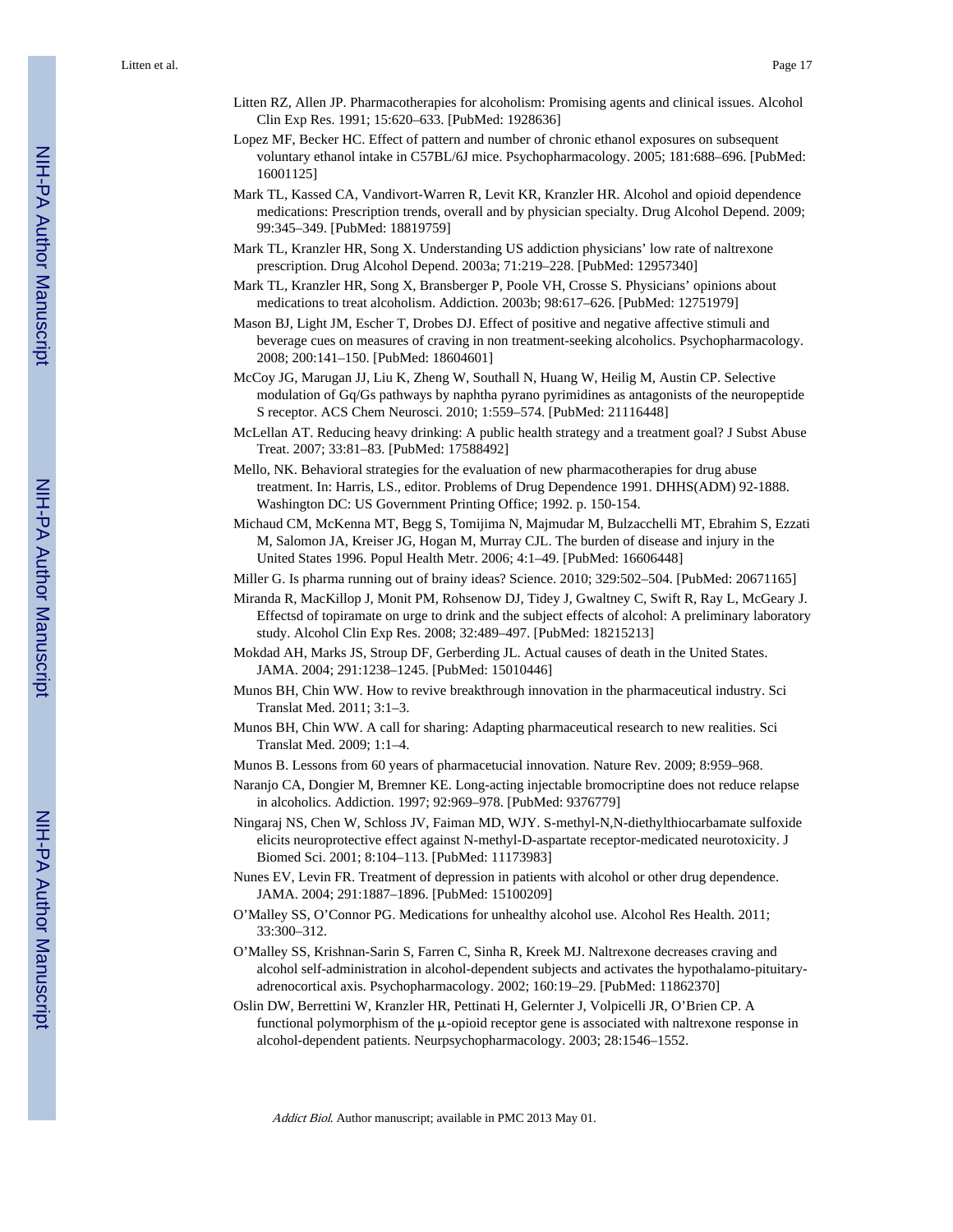- Overstreet DH, Kralic JE, Morrow AL, Ma ZZ, Zhang YW, Lee DYW. NPI-031G (puerarin) reduces anxiogenic effects of alcohol withdrawal or benzodiazepine inverse or 5-HT2c agonists. Pharmacol Biochem Behav. 2003; 75:619–625. [PubMed: 12895679]
- Paul SM, Mytelka DS, Dunwiddie CT, Persinger CC, Munos BH, Lindborg SR, Schacht AL. How to improve R&D productivity: The pharmaceutical industry's grand challenge. Nature Rev. 2010; 9:203–214.
- Perkins KA, Lerman C, Stitzer ML, Fonte CA, Briski JL, Scott JA, Chengappa KNR. Development of procedures from early screening of smoking cessation medications in humans. Clin Pharmacol Ther. 2008; 84:216–221. [PubMed: 18388880]
- Powell BJ, Campbell JL, Landon JF, Liskow BI, Thomas HM, Nickel EJ, Dale TM, Penick EC, Samuelson SD, Lacoursiere RB. A double-blind, placebo-controlled study of nortriptyline, and bromocriptine in male alcoholics subtyped by comorbid psychiatric disorders. Alcohol Clin Exp Res. 1995; 19:462–468. [PubMed: 7625583]
- Project MATCH Research Group. Matching alcoholism treatments to client heterogeneity: Project MATCH posttreatment drinking outcomes. J Stud Alcohol. 1997; 58:7–29. [PubMed: 8979210]
- Ramchandani VA, Umhau J, Pavon FJ, Ruiz-Velasco V, Margas W, Sun H, Damadzic R, Eskay R, Schoor M, Thorsell A, Schwandt ML, Sommer WH, George DT, Parsons LH, Herscovitch P, Hommer D, Heilig M. A genetic determinant of the striatal dopamine response to alcohol in men. Mol Psychiatry. 2011; 16:809–817. [PubMed: 20479755]
- Ramchandani VA, O'Connor S, Neumark Y, Zimmermann US, Morzorati SL, de Wit H. The alcohol clamp: Applications, challenges, and new directions – An RSA 2004 Symposium summary. Alcohol Clin Exp Res. 2006; 30:155–164. [PubMed: 16433744]
- Ray LA, Miranda R, MacKillop J, McGeary J, Tidey JW, Rohsenow DJ, Gwaltney C, Swift RW, Monti PM. A preliminary pharmacogenetic investigation of adverse events from topiramate in heavy drinkers. Exp Clin Psychopharmacol. 2009; 17:122–129. [PubMed: 19331489]
- Ray LA, Hutchison KE. Effects of naltrexone on alcohol sensitivity and genetic moderators of medication response. Arch Gen Psychiatry. 2007; 64:1069–1077. [PubMed: 17768272]
- Ray LA, Hutchison KE. A polymorphism of the μ-opioid receptor gene (OPRM1) and sensitivity to the effects of alcohol in humans. Alcohol Clin Exp Res. 2004; 28:1789–1795. [PubMed: 15608594]
- Redish AD, Jensen S, Johnson A. A unified framework for addiction: Vulnerabilities in the decision process. Behav Brain Sci. 2008; 31:415–487. [PubMed: 18662461]
- Rehm J, Mathers C, Popova S, Thavorncharoensap M, Teerawattananon Y, Patra J. Global burden of disease and injury and economic cost attributable to alcohol use and alcohol-use disorders. Lancet. 2009; 373:2223–2233. [PubMed: 19560604]
- Rimondini R, Arlinde C, Sommer W, Heilig M. Long-lasting increase in voluntary ethanol consumption and transcriptional regulation in the rat brain after intermittent exposure to alcohol. FASEB J. 2002; 16:27–35. [PubMed: 11772933]
- Roache, JD. Role of the human laboratory in the development of medications for alcohol and drug dependence. In: Johnson, BA., editor. Addiction Medicine: Science and Practice. Springer Science+Business Media; New York: 2010. p. 129-157.
- Roberts AJ, Heyser C, Cole M, Griffin P, Koob GF. Excessive ethanol drinking following a history of dependence: Animal model of allostasis. Neuropsychopharmacology. 2000; 22:581–594. [PubMed: 10788758]
- Roth BL, Sheffler Dj, Kroeze WK. Magic shotguns versus magic bullets: Selectively non-selective drugs for mood disorders and schizophrenia. Nature Rev Drug Discov. 2004; 3:353–359. [PubMed: 15060530]
- Schadt, EE. Scientific American Pathways: 2010. New York: Scientific American; 2010. Mastering information for personal medicine; p. 64-65.
- Smith PC, Schmidt SM, Allensworth-Davies D, Saitz R. Primary care validation of a single-question alcohol screening test. J Gen Intern Med. 2009; 24:783–788. [PubMed: 19247718]
- Spanagel R. Alcoholism: A systems approach from molecular physiology to addictive behavior. Physiol Rev. 2009; 89:649–705. [PubMed: 19342616]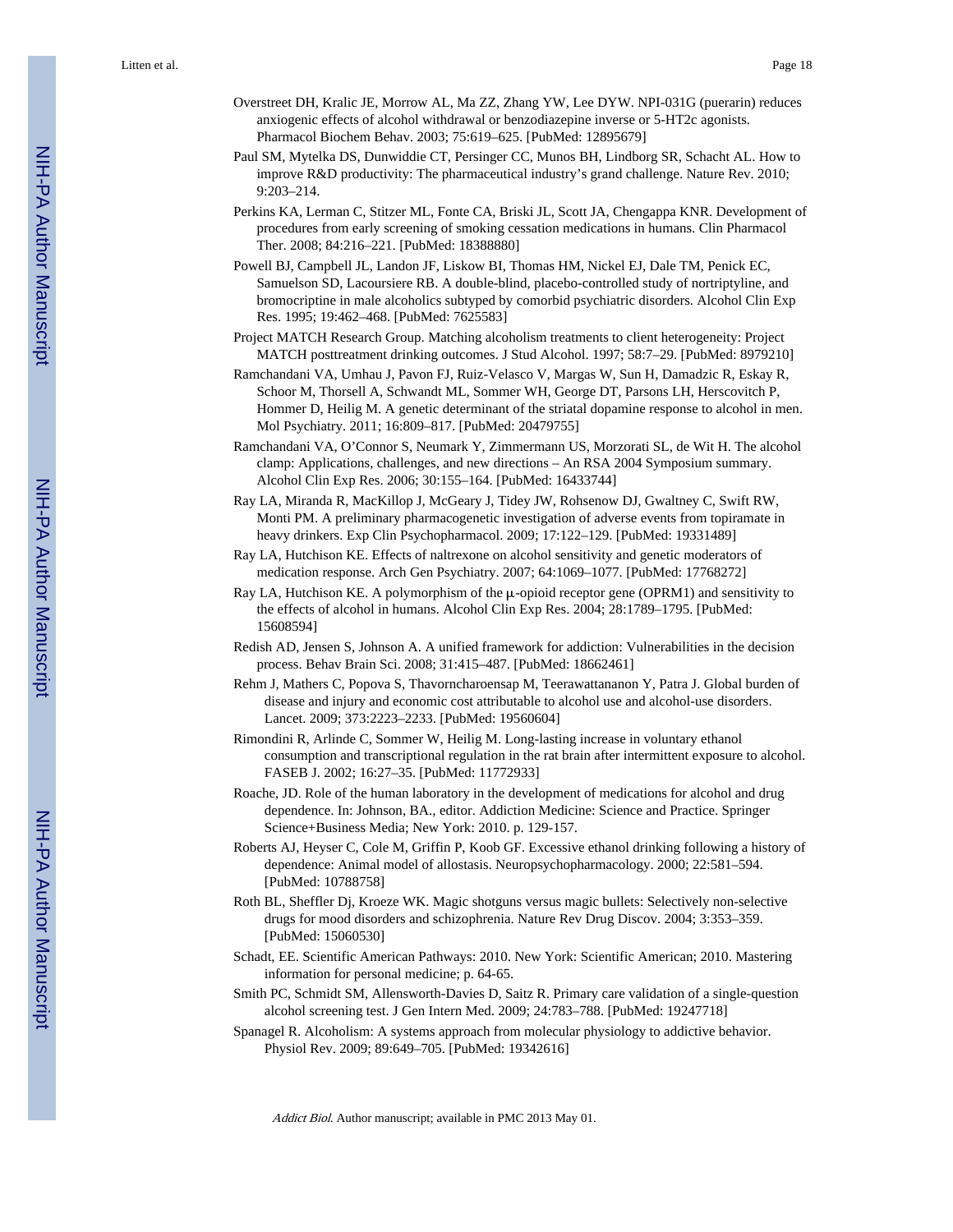- Stephens DN, Duka T, Crombag HS, Cunningham CL, Heilig M, Crabbe JC. Reward sensitivity: Issues of measurement, and achieving consilience between human and animal phenotypes. Addict Biol. 2010; 15:145–168. [PubMed: 20148777]
- Thomas CP, Wallack SS, Lee S, McCarty D, Swift R. Research to practice: Adoption of naltrexone in alcoholism treatment. J Subst Abuse Treat. 2003; 24:1–11. [PubMed: 12646325]
- Thomas SE, Miller PM, Randall PK, Book SW. Improving acceptance of naltrexone in community addiction treatment centers: A pilot study. J Subst Abuse Treat. 2008; 35:260–268. [PubMed: 18329227]
- Turner EH, Matthews AM, Linardatos E, Tell RA, Rosenthal R. Selective publication of antidepressant trials and its influence on apparent efficacy. N Engl J Med. 2008; 358:252–260. [PubMed: 18199864]
- Wang ZJ, Snell LD, Tabakoff B, Levinson SR. Inhibition of neuronal Na+ channels by the novel antiepileptic compound DCUKA: Identification of the diphenylureido moiety as an inactivation modifier. Exp Neurol. 2002; 178:129–138. [PubMed: 12460615]
- Weiss RD, O'Malley SS, Hosking JD, LoCastro JS, Swift R. Do patients with alcohol dependence respond to placebo? Results from the COMBINE study. J Stud Alcohol Drugs. 2008; 69:878– 884. [PubMed: 18925346]
- World Health Organization. Global Status Report on Alcohol 2004. WHO; Geneva: 2004.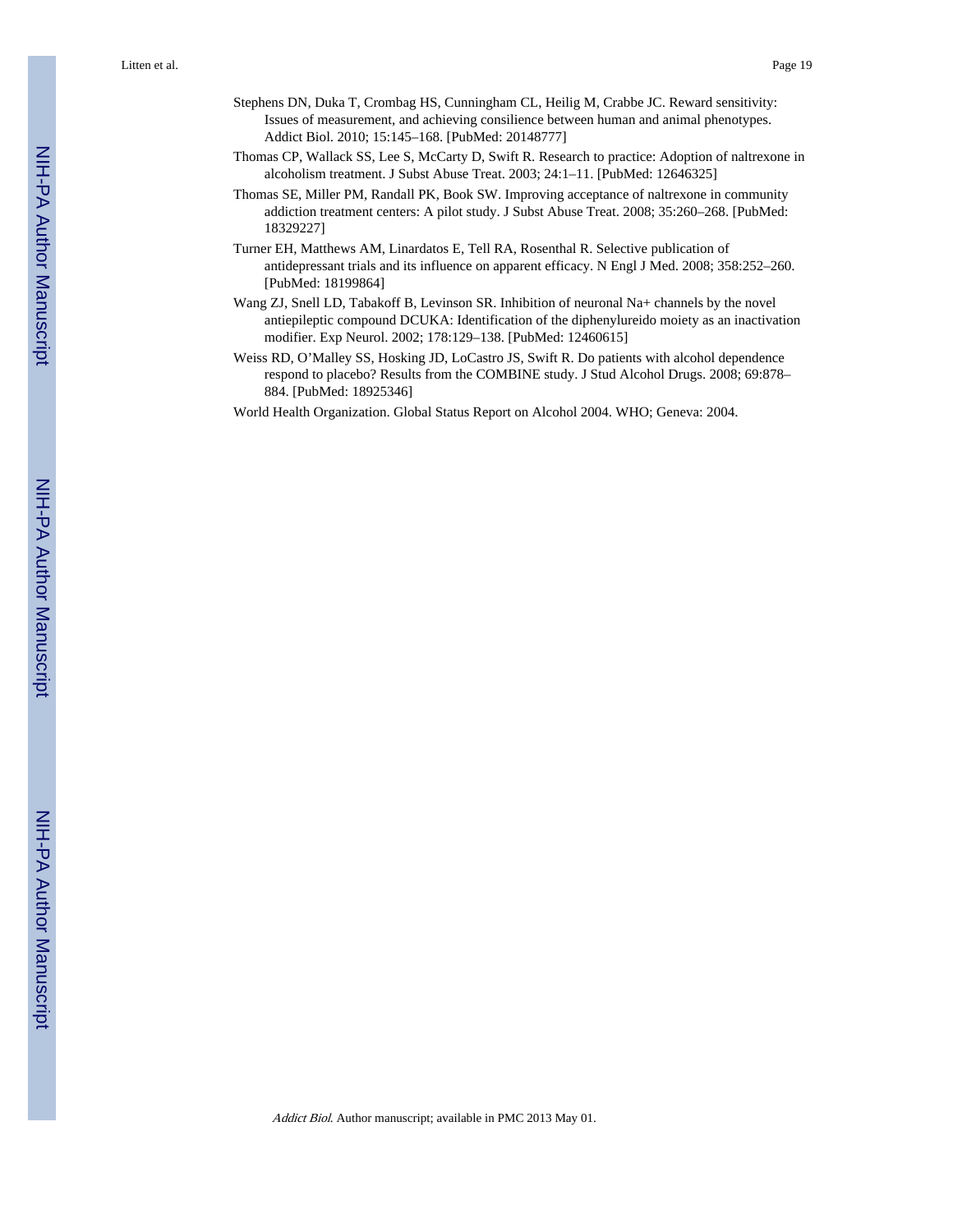

**Figure 1.**

Phases of Alcohol and Drug Development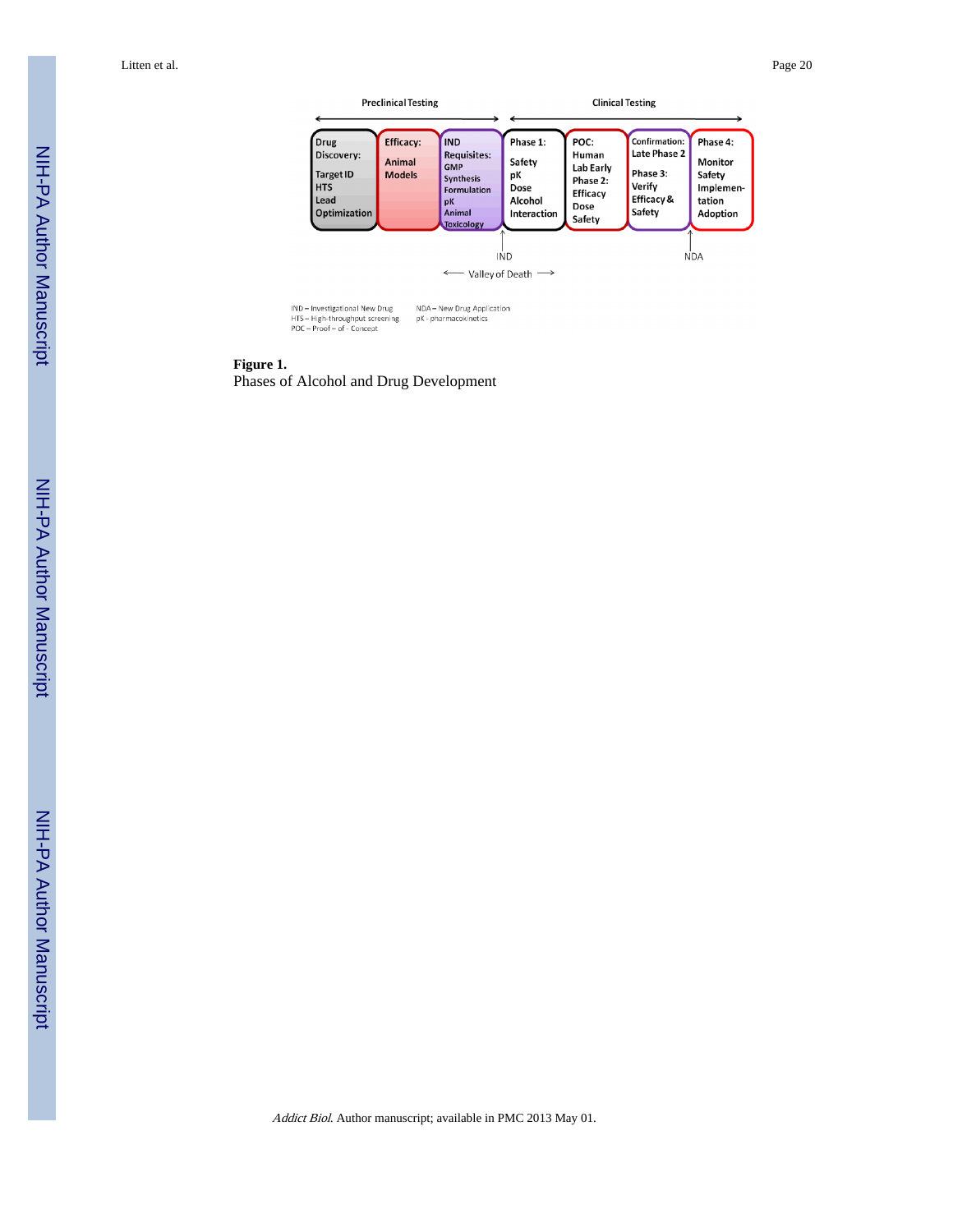### **Table 1**

### Targets of Interest for Alcohol Dependence Medications

| <b>Receptors</b>                                         | <b>Representative Compounds</b>          | <b>Status</b>         |  |  |  |
|----------------------------------------------------------|------------------------------------------|-----------------------|--|--|--|
| $5 - H T 3$ *                                            | ondansetron                              | Preclinical, clinical |  |  |  |
| $5 - H T2$ <sup>*</sup>                                  | olanzapine                               | Preclinical, clinical |  |  |  |
| adenosine A2a                                            | <b>DMPX</b>                              | Preclinical           |  |  |  |
| adrenergic a 1*                                          | prazosin                                 | Preclinical, clinical |  |  |  |
| $\mbox{AMPA/GABA}$ receptor $^*$                         | topiramate                               | Preclinical, clinical |  |  |  |
| CRF1                                                     | antalarmin, MTIP, Pexacerfont, GSK561679 | Preclinical, clinical |  |  |  |
| GABA-A                                                   | RY 023                                   | Preclinical           |  |  |  |
| $GABA-B$ <sup>*</sup>                                    | baclofen, CGP7930, GS39783, BHF177       | Preclinical, clinical |  |  |  |
| $GLT1$ <sup>*</sup>                                      | ceftriaxone                              | Preclinical           |  |  |  |
| mGluRs                                                   | <b>MTEP</b>                              | Preclinical           |  |  |  |
| $\operatorname{nAChRs}^*$                                | varenicline, CP-601932                   | Preclinical, clinical |  |  |  |
| $\rm{NK1}$ $^{*}$                                        | LY686017, Aprepitant                     | Preclinical, clinical |  |  |  |
| NMDA Receptors*                                          | neramexane, memantine                    | Preclinical, clinical |  |  |  |
| <b>NOP</b>                                               | OS-462, UFP-102, UFP-112                 | Preclinical           |  |  |  |
| NPS receptor                                             | NCG-0018568403                           | Preclinical           |  |  |  |
| NPY1, NPY2                                               | BIIE0246, JNJ-31020028,                  | Preclinical           |  |  |  |
| opioid receptors $*$                                     | nalmefene, naltrexone                    | Preclinical, clinical |  |  |  |
| <b>DOR</b>                                               | SoRI-9409, TAN-67                        | Preclinical           |  |  |  |
| <b>KOR</b>                                               | Nor-BNI                                  | Preclinical           |  |  |  |
| OX1, OX2                                                 | SB-334867, JNJ-10397049                  | Preclinical           |  |  |  |
| $\text{P2X4}^{\text{*}}$                                 | Ivermectin                               | Preclinical           |  |  |  |
| Vasopressin 1b                                           | nelivaptan (SSR 149415)                  | Preclinical           |  |  |  |
| <b>Other Targets</b>                                     |                                          |                       |  |  |  |
| ALDH-2                                                   | CVT-10216                                | Preclinical           |  |  |  |
| <b>GDNF</b>                                              | noribogaine                              | Preclinical           |  |  |  |
| Glycine transporter, GlyT-1                              | Org 25935                                | Preclinical, clinical |  |  |  |
| $\text{HDAC}^{\;\ast}$                                   | SAHA, trichostatin A                     | Preclinical           |  |  |  |
| L-type calcium channel auxiliary subunit, GABA modulator | gabapentin, pregabalin                   | Preclinical, clinical |  |  |  |
| $\mathop{\mathrm{mTORC1}}\nolimits^*$                    | rapamycin,                               | Preclinical           |  |  |  |
| Neuroimmune modulation                                   | minocycline, ibudilast, pioglitazone     | Preclinical           |  |  |  |
| $\text{PDE4}^{\;*}$                                      | rolipram                                 | Preclinical           |  |  |  |
| PKC-epsilon                                              | proprietary                              | Preclinical           |  |  |  |
| Serotonin-norepinephrine transporter                     | duloxetine                               | Preclinical, clinical |  |  |  |
| Sigma-1 receptor                                         | <b>NE-100</b>                            | Preclinical           |  |  |  |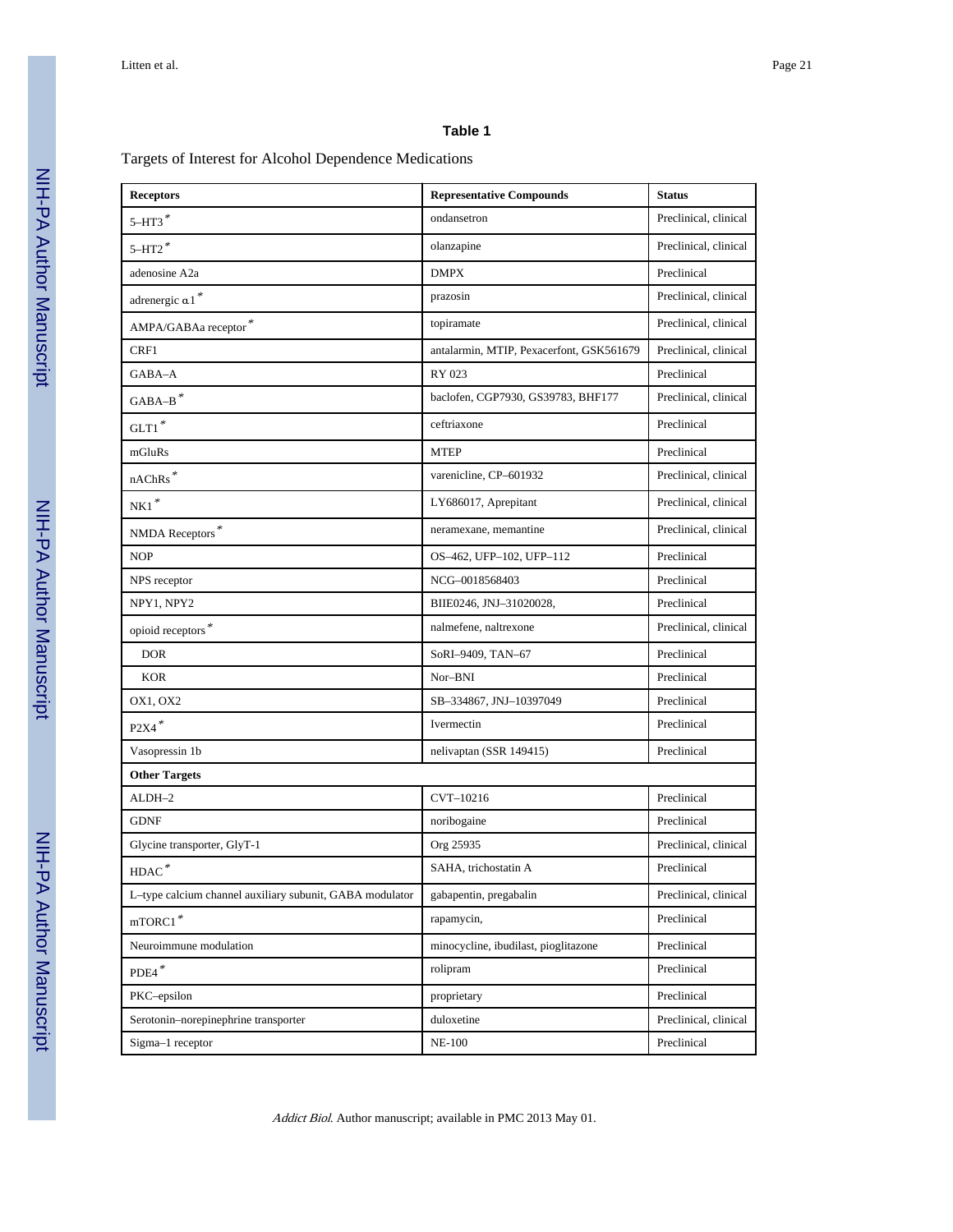**5-HT**, 5–Hydroxytryptamine ; **ADLH**, aldehyde dehydrogenase; **AMPA**, α–amino-3-hydroxy-5-methyl-4-isoxazolepropionic acid; **CB**, cannabinoid; **CRF**, corticotrophin releasing factor; **DOR**, d-opioid receptor; **GABA**, gamma–aminobutyric acid; **GDNF**, glial derived neurotrophic factor; **GLT1**, glutamate transporter 1; **HDAC**, Histone deacetylase; **KOR**, δ–opioid receptor; **mGluR**, metabotropic glutamate receptor; **MOR**, μ–opioid receptor; **mTOR1**, mammalian target of rapamycin complex 1; **nAChR**, nicotinic acetylcholine receptors; **NK**, neurokinin; **NOP**, opioid receptor-like 1; **NPS**, Neuropeptide S; **NPY**, neuropeptide Y; **OX,** orexin receptor; **P2X4,** purinergic receptor P2X, ligand–gated ion channel, 4; **PDE**: phosphodiesterase; **PKC**, protein kinase C.

\* FDA-approved compounds available for this target.